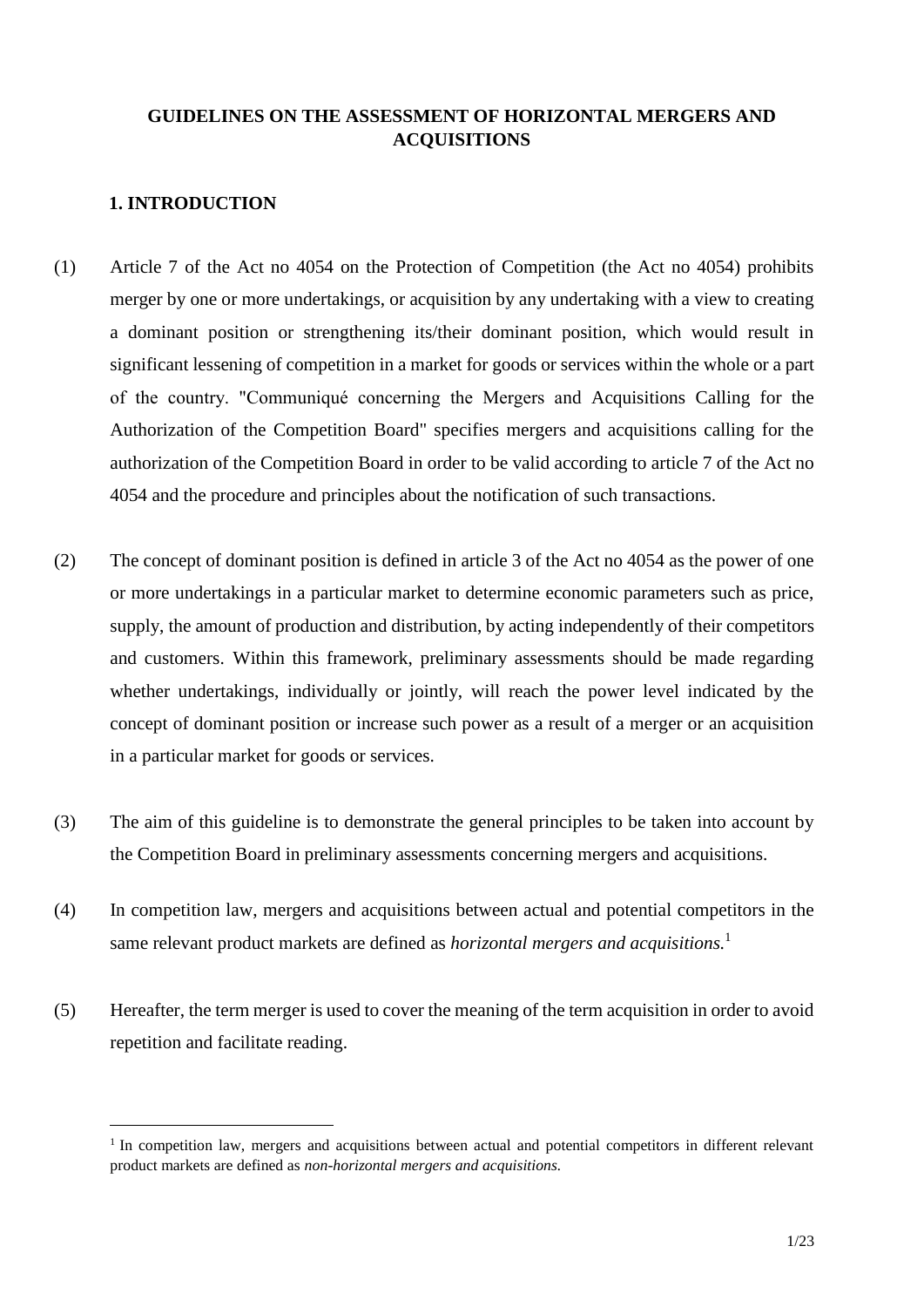- (6) Consumers benefit from efficient competition in several ways, some of which are low prices, high quality products and a wide selection of products and services. As a result of creating or strengthening dominant position in markets, one or more undertakings would be able to profitably increase prices, reduce the amount of production, choice or quality of goods or services or diminish or delay innovations. In this guideline, the expression "high price" is generally used to reflect all those possible negative effects of mergers.
- (7) Both suppliers and buyers may create or strengthen a dominant position. However, this guideline analyzes mainly creation or strengthening a dominant position by suppliers. Where the assessment is particularly related to buyers, the term "buyer power" is employed.
- (8) In assessing the competitive effects of a merger, pre-merger competitive conditions in relevant markets are compared with those that are expected to occur after the merger. In most cases, the situation existing at the time of the merger enables relevant comparison; however, in some circumstances some changes to the relevant market that are expected to occur in future are taken into account. A similar approached is adopted in the assessment of mergers realized without the authorization of the Board. In those assessments, the effects of likely entry to or exit from the market that are not related to the merger as well as regulations to be effective in near future are taken into account.
- (9) The assessment of mergers by the Board mainly entails two phases: (a) defining the relevant product and geographic markets (b) assessing the effects of the merger on competition. The main purpose of defining the relevant market is to identify undertakings that can exercise competitive pressure on each other. Details on this issue can be found in "the Guidelines on the Definition of the Relevant Market", issued by the Board.
- (10) This guideline covers an introduction and the following sections:
	- (a) The approach of the Board to market shares and concentration levels
	- (b) Anticompetitive effects that are likely to be created by the merger in the relevant market
	- (c) Buyer power as a countervailing factor against the anti-competitive effects created by the merger
	- (d) The role of market entry in maintaining effective competition in relevant markets
	- (e) Efficiency gains from the merger as a countervailing factor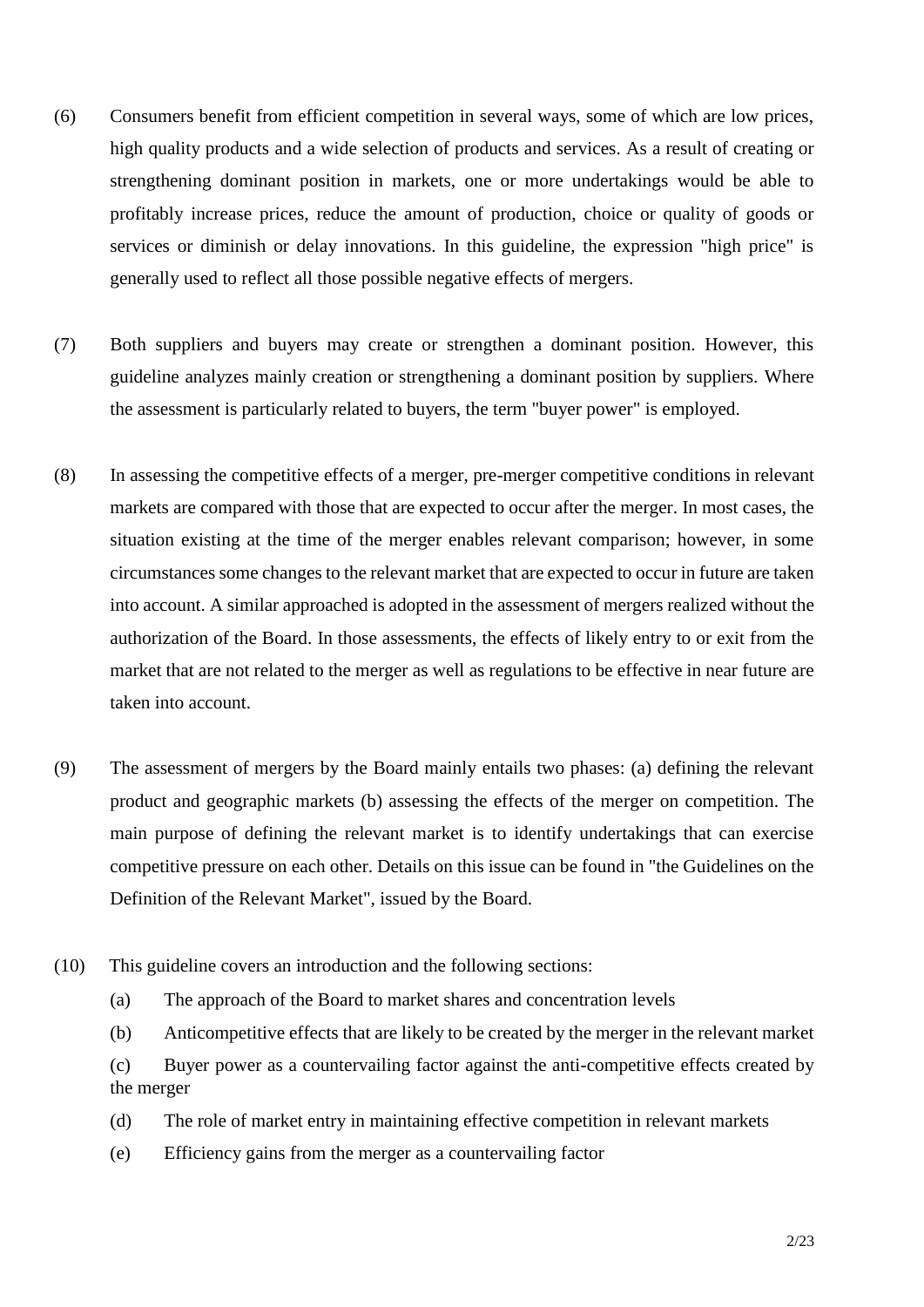- (f) The conditions for a "failing firm defense".
- (11) Beside anti-competitive effects of a merger, the Board considers countervailing factors such as buyer power, entry barriers and possible efficiency gains to be produced by the transaction. In exceptional circumstances, failing firm defense may also be taken into account.
- (12) However, those factors should not be interpreted as a checklist. In other words, it is not necessary for the Board to analyze all of those factors separately in each assessment. Depending on the nature of the transaction subject to assessment, while some of those factors may be critical, others may be irrelevant and omitted from the analysis.

## **2. MARKET SHARE AND CONCENTRATION LEVELS**

- (13) Market shares and concentration levels are first indications of important information about market structure and competition between merging parties and other undertakings.
- (14) The Board considers actual market shares in its competitive assessment about the effects of the transaction concerned on the market. However, it may also consider shares different from actual market shares taking into account some changes very likely to happen (for instance entry to or exit from the market or the growth in undertakings' shares). Market share of the new undertaking created after the merger is calculated by adding the pre-merger market shares of undertakings creating that undertaking. In case market shares are volatile (such as orders given in large amounts), historic data covering a certain time period are used instead of short term data. The time period to be analyzed may change depending on the characteristics of the relevant market. Historic changes in market shares may provide information about competitive dynamics in the market (such as whether undertakings would gain market power after the merger or whether the market is stable in terms of innovation and growth).
- (15) The concentration levels in a market provide useful information about the competitive structure. In order to calculate concentration levels, concentration rate (CR4, CR5, etc.) or HerfindahlHirschman Index (HHI) or other measures can be used.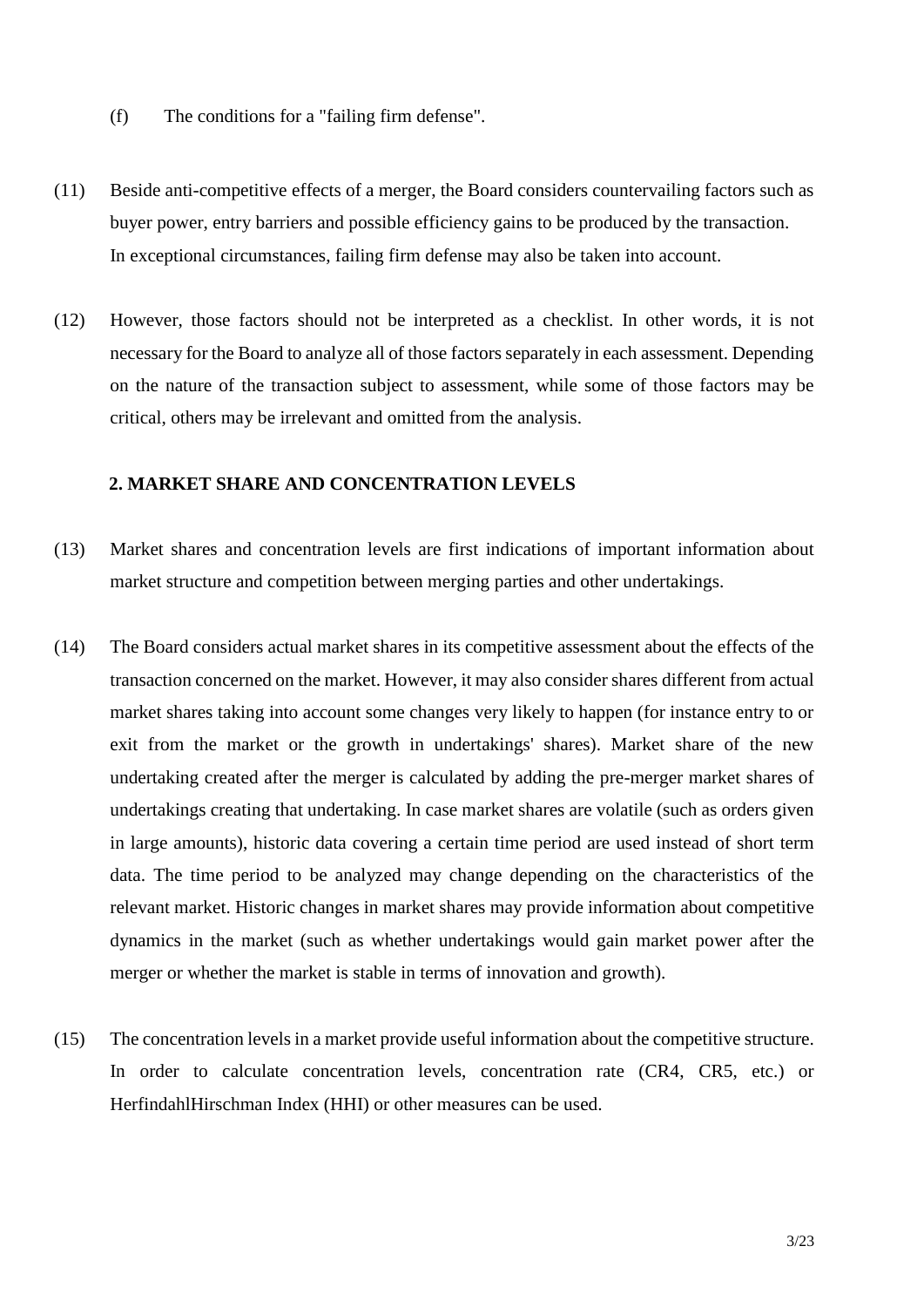(16) HHI is calculated by summing the squares of the market shares of each firm in the market. This index gives greater weight to undertakings with larger shares in the market. Although it is necessary to include the shares of all undertakings in the market in the calculation of the index, in case there is a lack of information, undertakings with small market shares may not be included in the calculation because such small firms do not affect index size significantly. While the post-merger absolute value of the HHI is an initial indication of competitive intensity in the market, the change in the concentration level caused by the merger concerned is reflected by the change in this index. For instance, HHI would be 3.800 in a market where three undertakings whose market shares are 50%, 30% and 20% respectively, operate.<sup>2</sup> In case the two biggest undertakings merge, HHI would increase to  $6.800<sup>3</sup>$  and the change in HHI would be  $3.000<sup>4</sup>$ 

## **2.1. Market Share Levels**

- (17) Very large market shares (for instance more than 50 %) may be used as an indication of the existence of a dominant position. However, other small firms in the market can exercise competitive pressure on the undertaking with a large market share if they have the ability and incentive to increase their amount of sales. Even where the total market share of merging parties is lower than 50%, competitive concerns may arise. In those cases, the factors such as the number and strength of other undertakings in the market, whether they are exposed to capacity constraints or whether the merging parties are close competitors are considered. Even if total shares of the merging parties are lower than 40%, the new undertaking may be found to have a dominant position regarding such factors.
- (18) In case the sum of the merging parties' shares in the relevant market is lower than 20%, it can be presumed that the merger's negative effects on competition are not so significant to require an in-depth investigation and prohibition of the merger.

 $2(50)^2+(30)^2+(20)^2=3.800$ 

 $(80)^2+(20)^2=6.800$ 

 $4,6,800-3,800=3,000$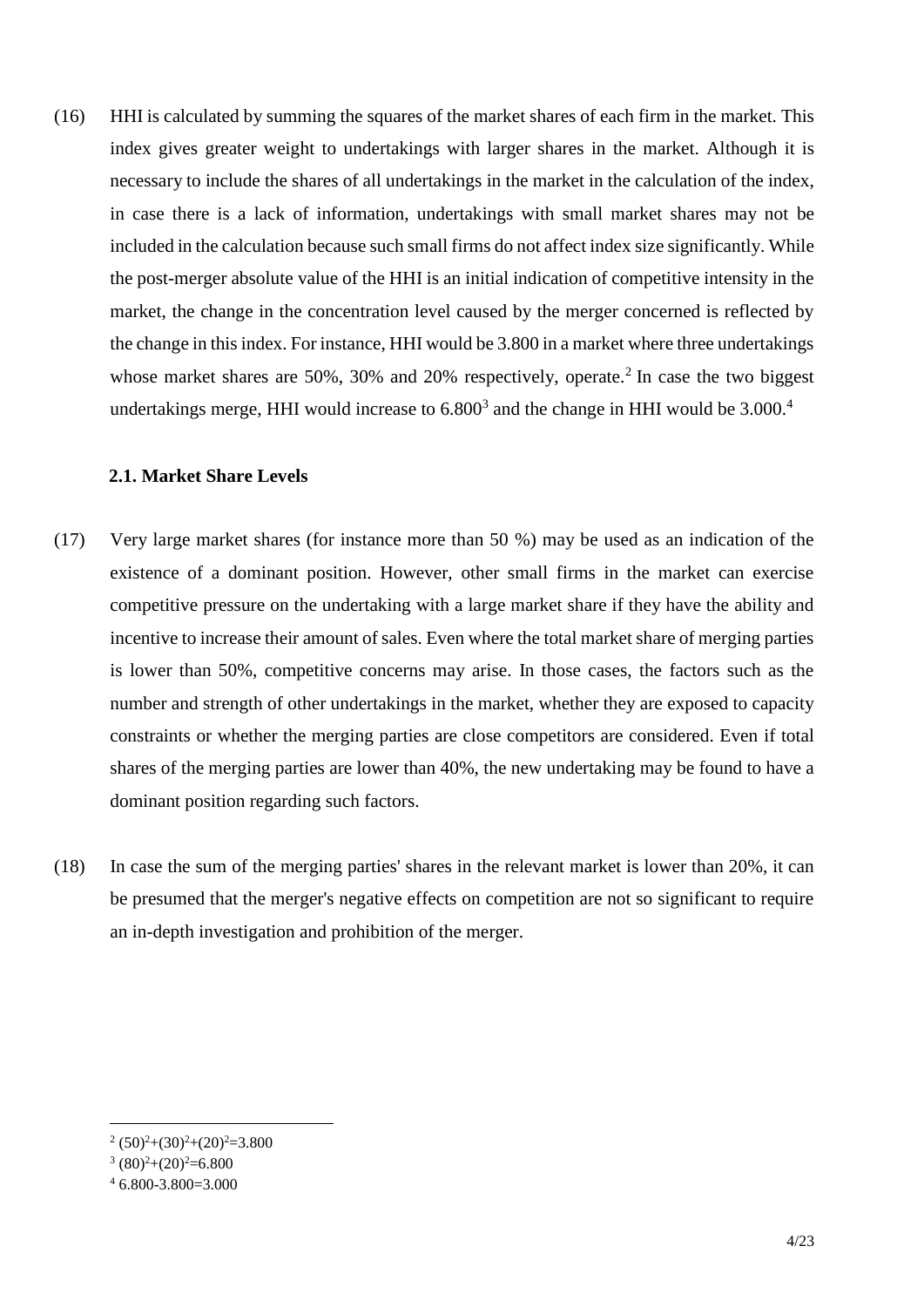## **2.2. HHI Levels**

- (19) It is unlikely that competitive concerns will arise in transactions where post-merger HHI is lower than 1.000 and in most cases, the Board does not intervene in such transactions.
- (20) Except for the following cases, it is unlikely that competitive concerns will arise in transactions where post-merger HHI is between 1.000 and 2.000 and the change in HHI is lower than 250 or post-merger HHI is over 2.000 but the change in HHI is lower than 150 in the market. Factors that are likely to create competitive concerns in such markets are:
	- (a) One of the merging parties is a potential entrant or a recent entrant with a small market share
	- (b) Some of the merging parties are innovators in ways not reflected in market shares
	- (c) There are cross-shareholdings among the market participants
	- (d) One of the merging parties is competitive in a way that it may disrupt anti-competitive cooperation between market participants although it has small market share (the existence of a maverick firm)
	- (e) Existence of past or ongoing anti-competitive cooperation between market participants or practices facilitating such cooperation
	- (f) One of the merging parties has a pre-merger market share of 50% of more
- (21) These HHI levels and HHI change values are initial indicators of the possibility that competition concerns will arise as a result of the transaction concerned and they are not taken as a certain conclusion that competitive concerns exist.

## **3. POSSIBLE ANTI-COMPETITIVE EFFECTS OF HORIZONTAL MERGERS**

- (22) Horizontal mergers may significantly decrease competition by creating or strengthening a dominant position in two main ways:
	- (a) Within the context of unilateral effects, creating or strengthening a dominant position as a result of the elimination of important competitive pressure on one or more undertakings (single dominant position)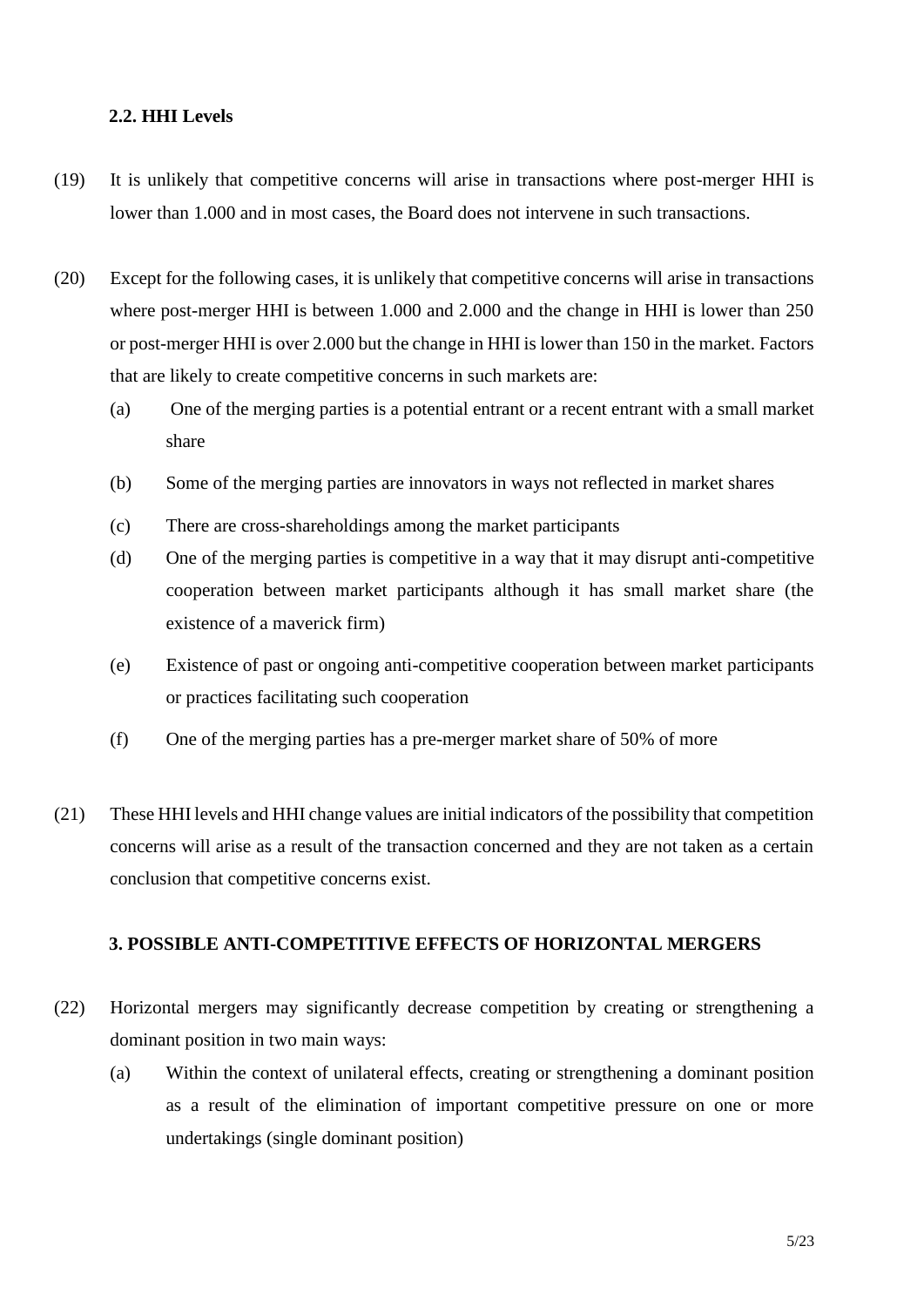(b) Changing the nature of competition in the relevant market, undertakings that previously were not coordinating their behavior, significantly impede competition by making coordination (joint dominant position). Such merger, may make existing coordination between undertakings in the relevant market easier, more stable or more effective compared to pre-merger conditions.

## **3.1. Unilateral Effects**

- (23) For the purposes of these guidelines, unilateral effects do not cover unilateral effects in noncoordinated oligopolies but refer to unilateral effects occurring as a result of creating or strengthening single dominant position so as to significantly decrease competition because a merger may cause an increase in prices without creating or strengthening a single dominant position or leading to coordinated effects. This type of effects is called unilateral effects in noncoordinated oligopolies.
- (24) A merger may significantly impede competition by eliminating important competitive pressure on an undertaking and therefore creating market power. The first direct effect of this transaction is the loss of actual competition between the merging parties. For example, prior to the merger, if one of the merging undertakings raises its prices, some of its sales will be lost to the advantage of other party. Moreover non-merging undertakings in the same market may also benefit from the reduction of competitive pressure as a result of the merger because in case of post-merger price increase, some demand will be switched to competing undertakings and it may be profitable for non-merging undertakings to increase prices. This reduction in competitive pressure may lead to significant price increases in the relevant market.
- (25) A merger giving rise to such unilateral effects would significantly impede competition by creating or strengthening the dominant position by the undertaking which would have an appreciably larger market share than its closest competitor.
- (26) There are a lot of factors that determine whether a merger will lead to unilateral effects that will significantly impede competition in the relevant market. Those factors may not be decisive when taken separately; therefore, they should be evaluated together. However, not all of these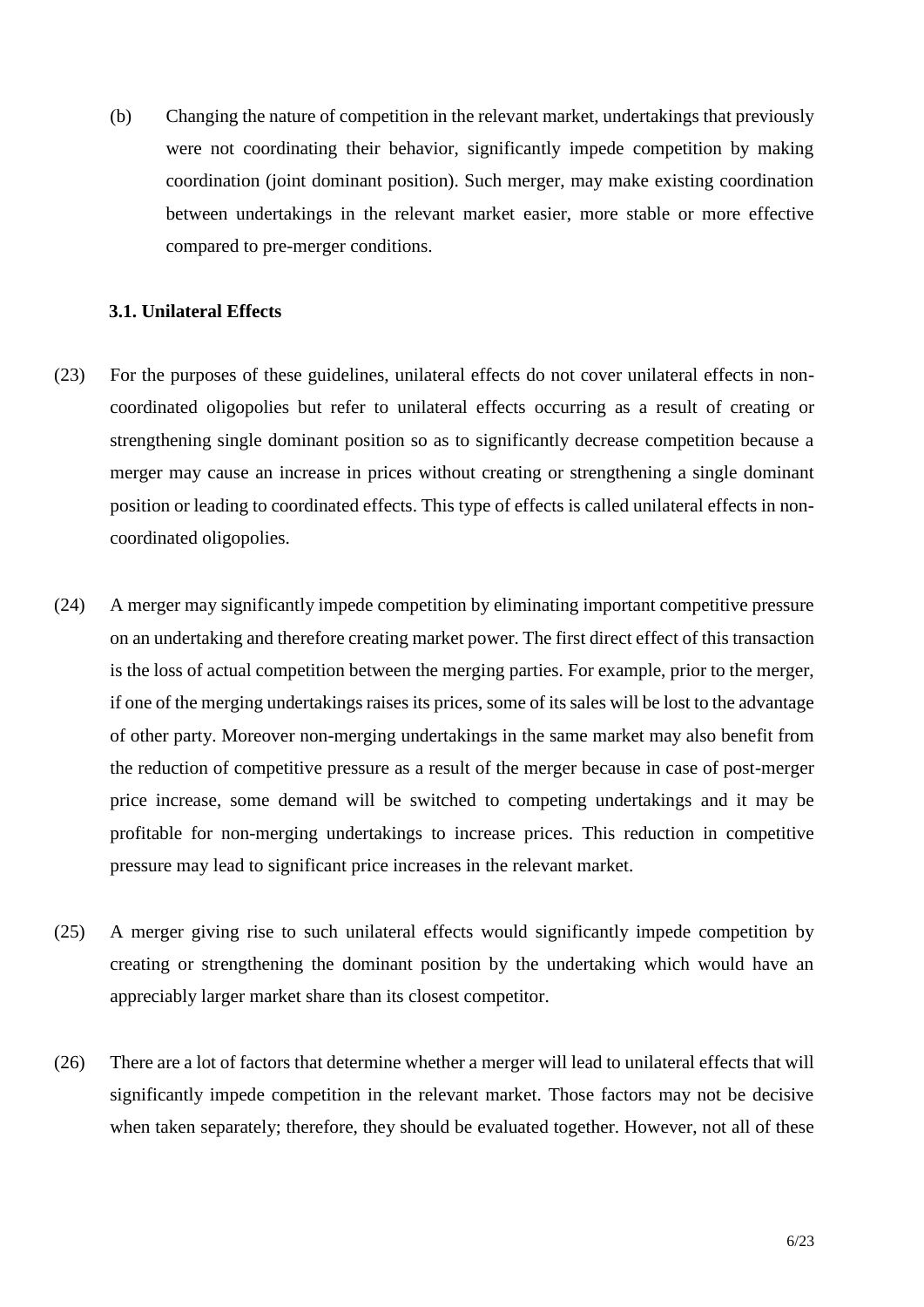factors need to be present to prove the existence of such unilateral effects. Examples of such factors are given below; however they are not limited to those.

#### **3.1.1. Merging Parties have Large Market Shares**

(27) The larger the market share an undertaking has, the more likely it is to possess market power. The higher the increase in the market share is, the higher the merger will lead to an increase in market power. The larger the rise in the sales base where higher margins are obtained after a price increase is, the more likely it is that the merged firm will find the price increase profitable despite the reduction in the amount of production. Market shares and increases in market shares are important first indications of market power and increases in market power.

## **3.1.2. Merging Parties are Close Competitors**

 $\overline{a}$ 

(28) In relevant markets of differentiated products<sup>5</sup>, some products are closer substitutes for each other than others. The higher the degree of substitutability between the merging parties' products is, the more likely it is that the merged undertaking will raise prices significantly. For example, a merger between two undertakings whose products are regarded first and second choices by a substantial number of consumers may lead to a significant price increase. In such case, competition between the merging parties will be in the center of the analysis as it is an important source of competition in the relevant market. Besides, high pre-merger profit margins<sup>6</sup> also make significant increases in price levels more likely. The merged undertaking's incentive to raise prices will be constrained in cases where the substitutability of competing undertakings' products with the merging undertakings' products is high. Therefore, the higher the degree of substitutability between the products of the merged undertaking and the products of competing undertakings is, it is less likely that the merger concerned will significantly decrease competition by creating or strengthening a dominant position.

<sup>5</sup> Products in a market may be differentiated in many ways. For example, differentiation in terms of geographic location is important for retail sales channels, banks, travel agencies, or petrol stations. Similarly, differentiation may be based on brand, image, technical specifications, quality or level of service. The level of advertising expenditures in a market is an indicator of undertakings' effort to differentiate their products.

<sup>&</sup>lt;sup>6</sup> Generally, the relevant margin ( $\Box$ ) refers to the ratio of the difference between price (p) and costs incurred for producing one more products (c) and price  $[L=(p-m)/p]$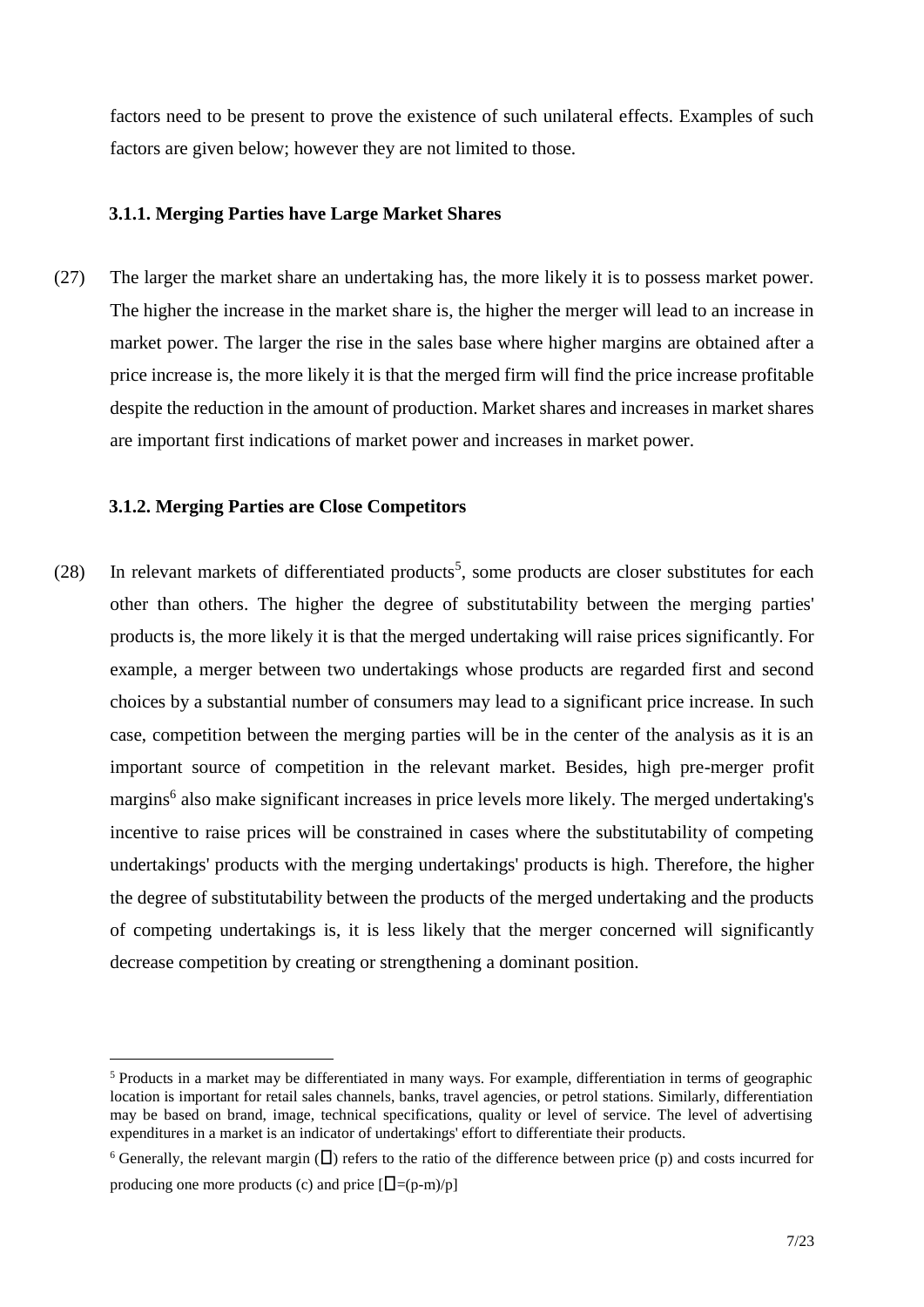- (29) In case the relevant data are available, the degree of substitutability between products may be evaluated via customer preference surveys, analysis of purchasing patterns, estimation of the cross-price elasticities of the products concerned<sup>7</sup> or diversion ratios<sup>8</sup>. With respect to bidding markets, it is possible to analyze whether the bids submitted by one of the merging parties in the past exerted competitive pressure on the bids of the other party.
- (30) In some markets it is relatively easy and less costly for undertakings to reposition their products or extend their product range. In particular, how repositioning or product range extension by merged undertaking or competitors may influence price increase by the merged undertaking should be analyzed. Moreover, product repositioning or product range extension is mostly less profitable than the current conditions as it involves high sunk costs and risks.

## **3.1.3. Customers Have Limited Possibilities of Switching Supplier**

(31) Customers of the merging parties may have difficulties switching to other suppliers because there are few alternative suppliers or because switching to other suppliers requires incurring substantial switching costs. Such customers are particularly vulnerable to price increases. The merger may weaken these customers' ability to protect themselves against price increases. In particular, this may be the case for customers that use both merging undertakings as a source of supply for obtaining competitive prices. Past customer switching patterns and reactions to price changes may provide important information in this respect.

#### **3.1.4. Competitors are Unlikely to Increase Production in Response to Price Increase**

(32) When market conditions are such that the competitors of the merging parties are unlikely to increase their supply substantially in response to prices increase, the merged undertaking may have an incentive to reduce the production amount below the combined pre-merger total production amounts of the parties, thereby raising market price. The merger provides an

<sup>&</sup>lt;sup>7</sup> The cross-price elasticity of demand measures the extent of change in a product's demand in response to a change in the price of another product, all other things remaining stable. The price elasticity of demand measures the extent of change in a product's demand in response to a change in its price. The diversion ratio from product A to product B is the proportion of the sales transferred to product B due to a price increase in A to the total loss in the sales of product A.

<sup>&</sup>lt;sup>8</sup> The diversion ratio from product A to product B is the proportion of the sales transferred to product B due to a price increase in A to the total loss in the sales of product A.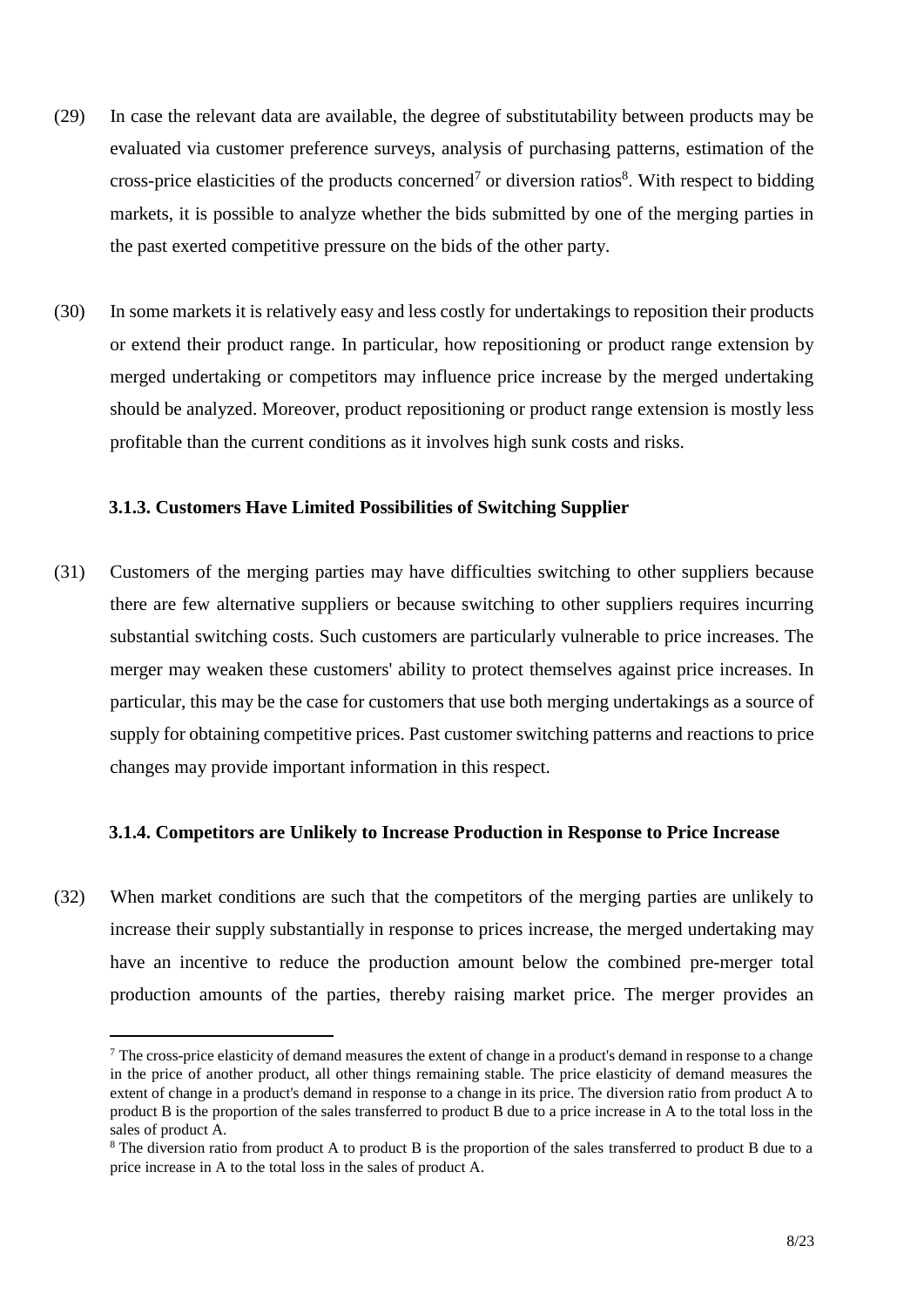incentive mechanism for the merged undertaking to reduce the production amount by giving it a larger base of sales where higher margins resulting from an increase in prices induced by the output reduction are enjoyed.

- (33) Conversely, when market conditions are such that competing undertakings have enough capacity and find it profitable to increase output sufficiently, it does not seem possible that the merger will significantly decrease competition by creating or strengthen a dominant position. However, it is unlikely that competing undertakings will increase production amount if they face capacity constraints and the expansion of capacity is costly or if existing excess capacity is significantly more costly to operate than capacity currently in use.
- (34) Although capacity constraints are regarded as important for markets where goods are homogeneous, they may also be important for markets for differentiated products depending on the substitutability between products.

# **3.1.5. Merged Undertaking Has Enough Capacity to Hinder Expansion by its Competitors**

(35) Some mergers may result in granting the merged undertaking a position where it will have the incentive to make the expansion of relatively smaller or potential competitors more difficult or restrict the ability of competitors to compete and encourage the merged undertaking's behavior to these ends. In such a case, competitors will not, either individually or together, be in a position to exercise pressure on the merged entity so that it will not increase prices or take other actions that may harm competition. For example, the merged undertaking may have such degree of control over inputs or distribution channels that expansion or entry by competitors may be more costly. Similarly, the merged undertaking's power based on patents or other types of intellectual property rights may produce the same results. In markets where interoperability between different infrastructures or platforms is important<sup>9</sup>, a merger may give the merged undertaking the opportunity and incentive to decrease the quality of service or raise the costs of its competitors. In making assessments within this framework, the financial strength of the merged undertaking relative to its competitors should be taken into account, inter alia.

<sup>9</sup> Network industries such as energy and telecommunications are examples of such markets.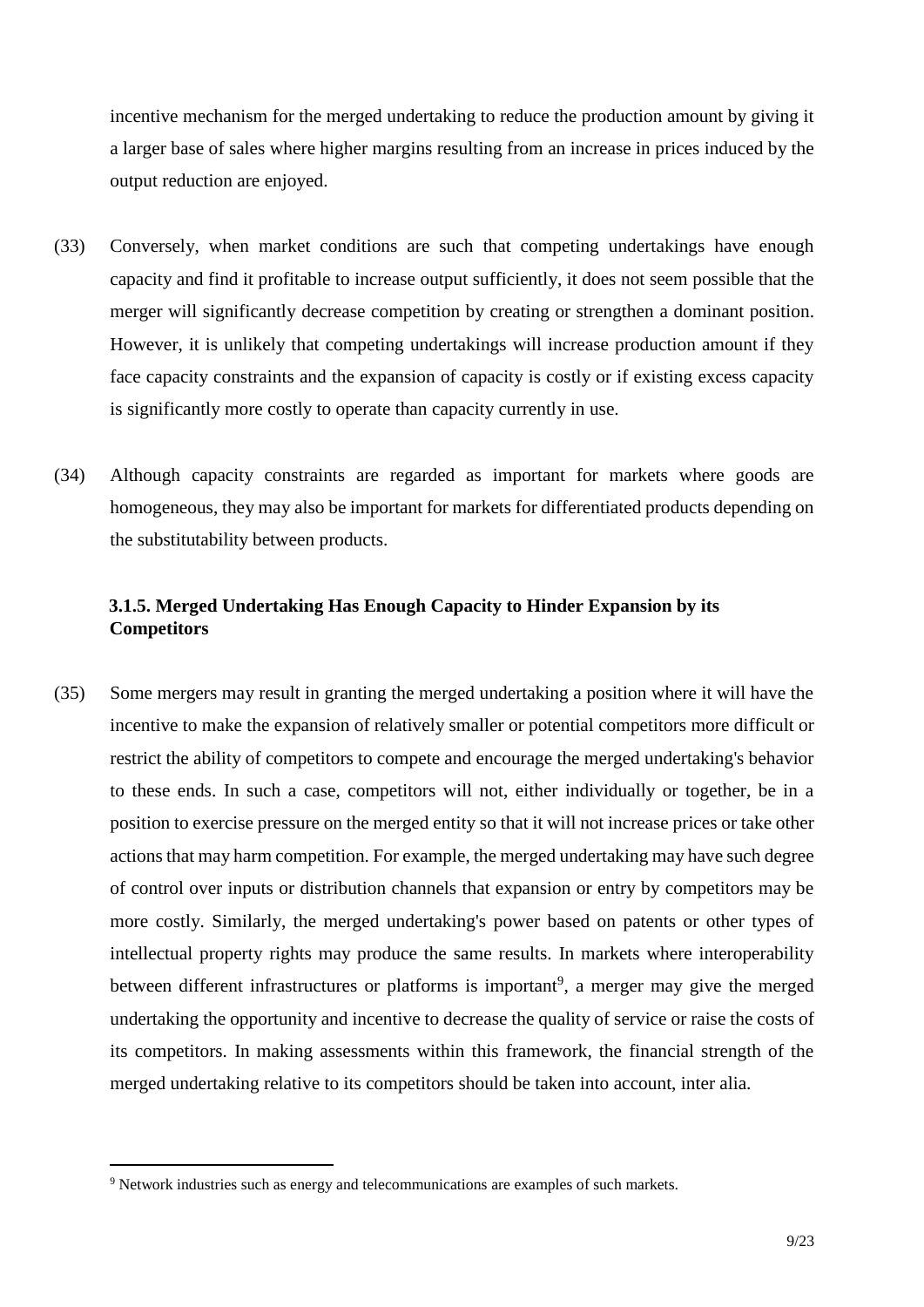#### **3.1.6. Merger Eliminates an Important Competitive Force**

- (36) Some undertakings have more influence on the competitive process in the market they operate than their market shares or similar indicators suggest. A merger involving such a firm may cause significant and anti-competitive changes on competitive dynamics of the market, in particular in case the relevant market is concentrated. For example, one of the merging parties may be an undertaking which has recently entered the market and which is expected to exert significant competitive pressure on the actual participants in the market in the future.
- (37) In markets where innovation is an important competitive force, a merger may increase the merged undertaking's ability and incentive to bring innovations to the market, which may result in creating competitive pressure on competitors to offer innovations in that market or increase the current pressure. Alternatively, a merger between two innovators may significantly impede competition by creating or strengthening a dominant position. Similarly, an undertaking with a relatively small market is regarded as an important competitive force if it has promising products in progress.

#### **3.2. Coordinated Effects**

- (38) Some market structures may make it possible, economically rational, and hence preferable for undertakings operating in that markets to adopt, on a sustainable basis, a behavior pattern aimed at making sales at high prices. A merger in a concentrated market may significantly impede effective competition, through the creation or strengthening of a joint dominant position because such a transaction increases the ability of undertakings to coordinate their behavior and increase prices without entering into an agreement or resorting to a concerted practice within the meaning of article 4 of the Act no 4054. A merger may make the current coordination stronger for undertakings which were already coordinating their behavior before the merger or enable them to coordinate on higher prices.
- (39) Coordination may appear in various forms. In some markets, the most likely coordination involves keeping prices above the competitive level. In other markets, coordination aims at limiting production or the amount of new capacity brought to the market. Undertakings may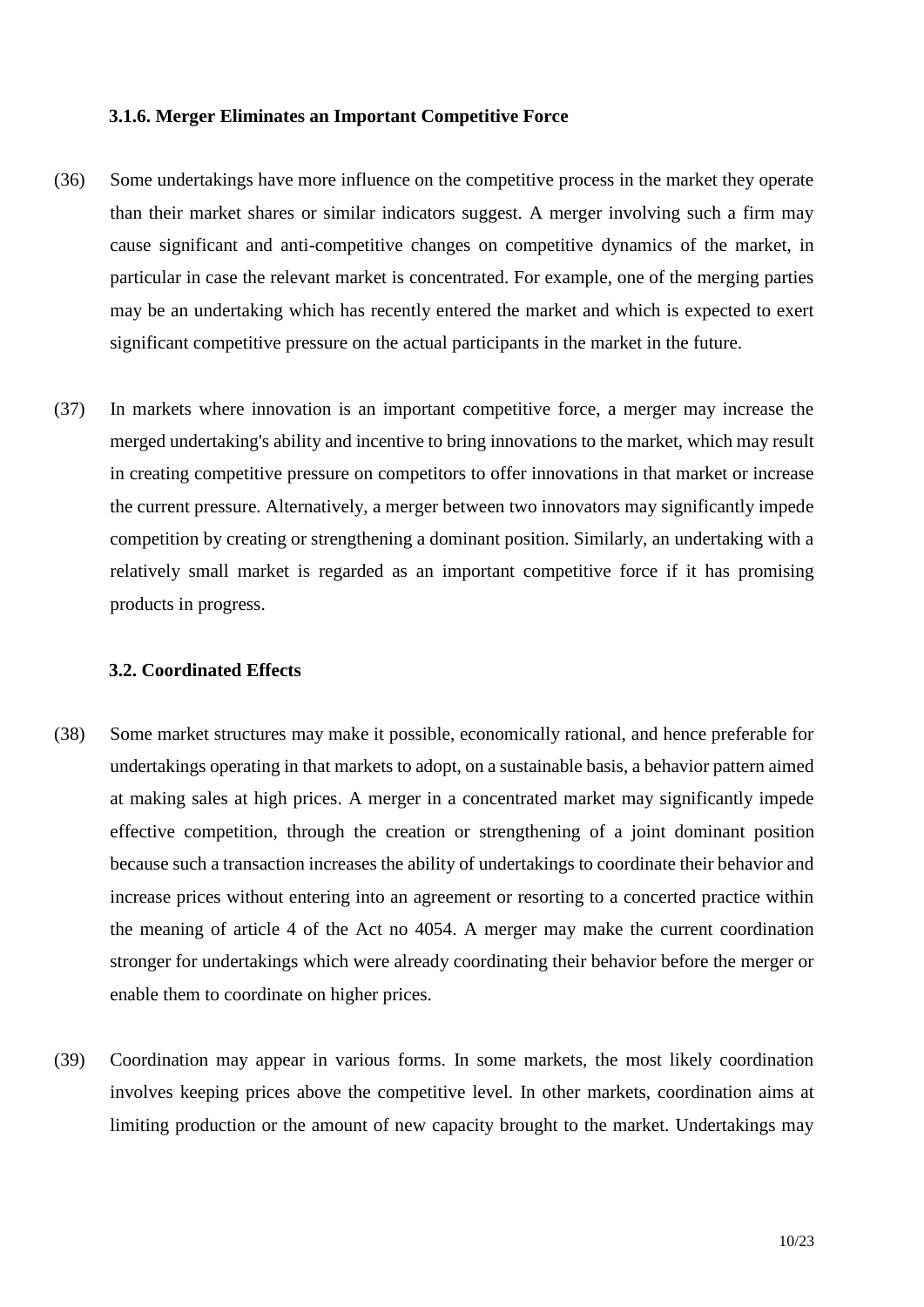also coordinate for dividing the market according to geographic area or other customer characteristics, or by allocating contracts in bidding markets.

- (40) Coordination is more likely to emerge in markets where it is relatively simple to reach a common understanding on the terms of coordination. In addition, sustainability of the coordination requires three conditions. First of all, the coordinating undertakings must be able to monitor to a sufficient degree whether the terms of coordination are being adhered to. Second, there must be some deterrence mechanism that will be activated if deviation from coordination is detected. Third, the outsiders, such as current and future competitors that are not within the scope of the coordination, as well as customers, should not be able to jeopardize the results expected from the coordination.
- (41) With respect to the analysis of whether it is possible to reach the terms of coordination and whether the coordination is likely to be sustainable, the changes that the merger brings about on the conditions of the relevant market should be revealed. The reduction in the number of undertakings operating in a market may be a factor that facilitates coordination. A merger may increase the likelihood or significance of coordinated effects in other ways. For instance, one of the merging parties may be a maverick firm that has a history of preventing or disrupting coordination by not following price increases by its competitors, or having an incentive to making different strategic choices than its coordinating competitors prefer. In case the merged undertaking adopts strategies similar to those of other competitors, the remaining undertakings will be able to coordinate more easily, and the merger will increase the likelihood, sustainability or effectiveness of coordination.
- (42) In assessing coordinated effects, all available data related to the characteristics of the relevant market, including past behavior of undertakings and structural features of the market, should be taken into account. Evidence of past coordination in the relevant market is important if the characteristics of the relevant market have not changed appreciably or are not likely to do so in the near future. Evidence indicating coordination in similar markets may provide useful information, as well.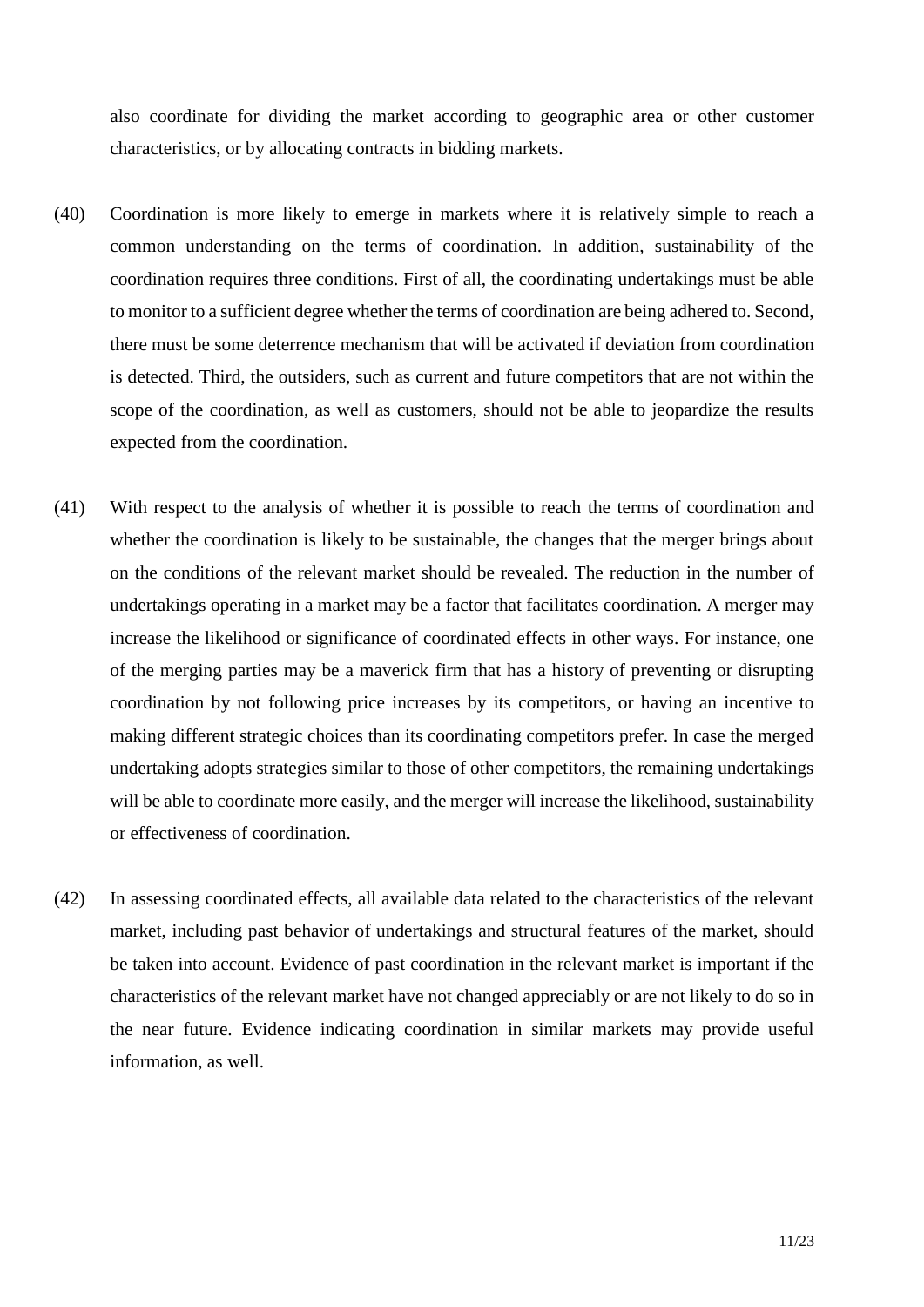#### **3.2.1. Reaching a Common Understanding about the Terms of Coordination**

- (43) In case the competitors arrive at a common perception as to how the coordination should work easily, coordination will be more facilitated. It is important for reaching an understanding that coordinating firms should have similar views regarding which actions will be taken be in accordance.
- (44) The less complex and the more stable the economic environment in the relevant market is, the easier it is for the undertakings to reach a common understanding on the terms of coordination. For instance, coordination is easier and more likely in a market where few undertakings are operating compared to a market with many undertakings. It is also easier to coordinate on price in a market for a single and/or homogeneous product, than a market with many and/or differentiated products. Similarly, it is easier to coordinate on price when demand and supply conditions are more stable than when they are continuously changing. In this context, volatile demand, substantial internal growth by some undertakings in the market or frequent entry by new undertakings indicates that the current condition of the market is not sufficiently stable to make coordination possible. In markets where innovation is important, coordination is more difficult since especially substantial innovation gains give an undertaking significant advantages over its competitors.
- (45) Coordination by way of market division will be easier if customers have similar characteristics as the coordinating undertakings will allocate them easily in this case. Such characteristics are defined on geographic location or type of the customer concerned or the fact that the customer concerned frequently buy from one specific undertaking. Coordination by way of market division is easier when it is easy to identify each customer's supplier and customers are allocated among their incumbent suppliers.
- (46) Coordinating undertakings may resort to other ways to overcome problems stemming from the complexity of the economic environment apart from market division. For instance, they may reduce the complexity of coordinating on a large number of prices by establishing simple pricing rules. One example of this type of rule is reducing the coordination problem by establishing a small number of pricing steps. Another example is establishing a fixed relationship between certain base prices and a number of other prices and ensuring that the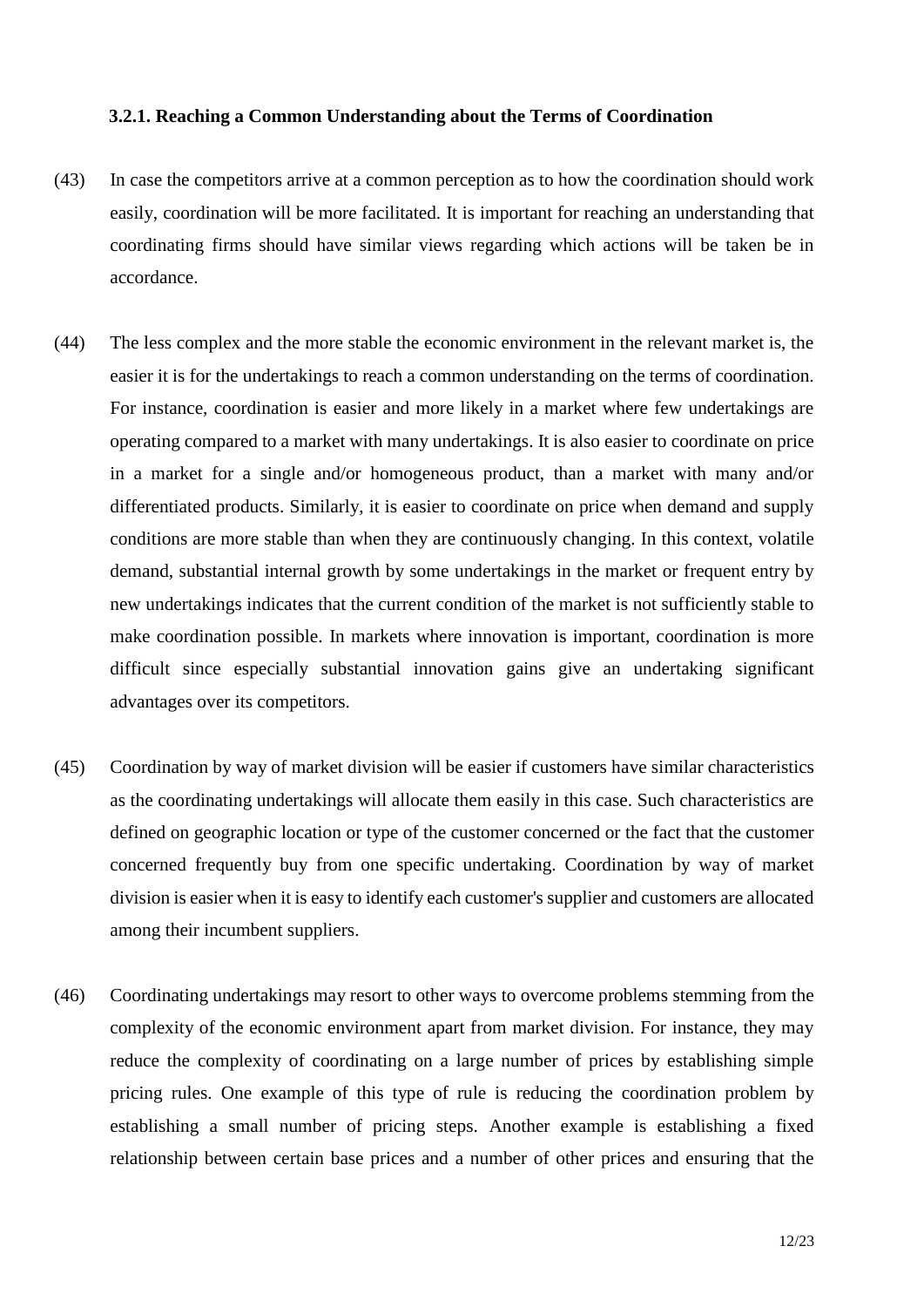prices in question move in parallel. Publicly available key information, exchange of information through associations of undertakings, or information received through cross-shareholdings or joint ventures may also help reaching coordination. The more complex the conditions of the relevant market are, the more transparency or communication is needed to reach a common understanding on the terms of coordination.

(47) The more the undertakings in the relevant market have symmetric structure in terms of cost structures, market shares, capacity levels and levels of vertical integration, the easier it is for them to reach coordination. Structural connections such as cross-shareholdings or participation to joint ventures are among factors that encourage undertakings to align their behavior.

#### **3.2.2. Detecting Deviations from Coordination**

- (48) It is often an attractive choice for coordinating undertakings to increase their market share by deviating from the terms of coordination, for instance through lowering prices, offering secret discounts, increasing quality or capacity or trying to win new customers. Credible threats including timely and sufficient retaliation may prevent undertakings from deviating. Therefore, the relevant market must be sufficiently transparent to allow the coordinating undertakings to detect those deviating from the common strategy and to retaliate in time if necessary.
- (49) The lower the number of undertakings operating in the market is, the higher the transparency in that market is. Moreover how transparent a market often depends on how transactions take place in that market. For example, transparency is expected to be higher where transactions take place on a public exchange or in an auction. On the contrary, transparency is low in markets where transactions are made confidentially through bilateral negotiations between buyers and sellers. The key element in evaluating the level of transparency in the market is to show to what extent undertakings can get information about the actions of other undertakings from the information available to them. Coordinating firms should be able to interpret with some certainty whether unexpected behavior or situation in the relevant market is the result of deviation from coordination. For instance, in unstable environments it is difficult to know whether a loss in an undertaking's sales is due to an overall reduction in demand or due to low prices offered by a competing undertaking. Similarly, when there are fluctuations in overall demand or cost conditions it is difficult to detect deviations from coordination because the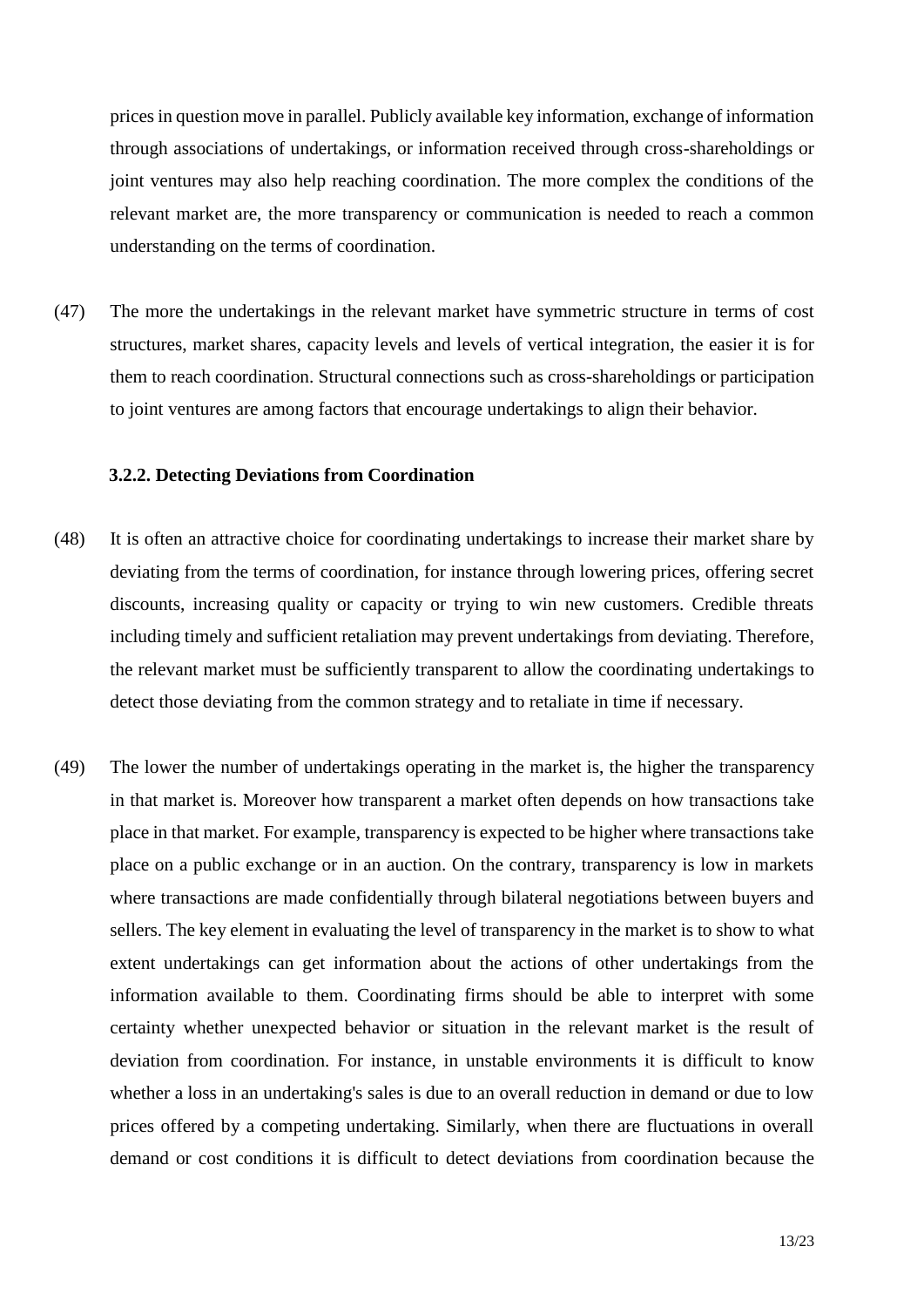reduction in prices may stem from changes in demand and costs or a deviation from coordination.

(50) In some markets where it is difficult to detect deviations, undertakings may still engage in practices which have the effect of facilitating monitoring, even if they do not intend to do so. These practices, such as information exchange through associations of undertakings, announcements about price, etc., voluntary publication of certain information, most-favoredcustomer clauses or meeting-competition may increase transparency or help evaluation related to undertakings' choices. Cross-directorships in more than one undertaking, participation in joint ventures and similar agreements are among factors that make monitoring mechanism easier.

## **3.2.3. Deterrent Mechanisms**

- (51) Coordination cannot be regarded as sustainable unless coordinating undertakings are convinced that that it is in their best interest to adhere to the terms of the common strategy that they will follow together with their competitors among other opportunities. Sustainability of the coordination among competitors depend on the credibility of the retaliation mechanism that can be activated by other undertakings against those deviating from coordination.
- (52) It is unlikely that retaliation which appears with significant delay or is not certain to be activated will offset the benefits from deviating from common strategies. For example, if transactions in the relevant market are realized on a large-scale and infrequent basis, it will be difficult to establish sufficiently severe deterrence mechanisms since the gains from deviating at the right time may be certain, immediate and large whereas the losses to be born due to deterrence mechanisms will be small and materialize with delay. The speed with which deterrent mechanisms can be implemented is mainly related to transparency. If undertakings are only able to observe their competitors' actions after a substantial delay, the retaliation mechanisms will also be implemented with delay and this will influence whether deviations will be sufficiently deterred.
- (53) The credibility of deterrence mechanisms before undertakings depends on whether the other coordinating firms have an incentive to retaliate against any deviation. Some deterrence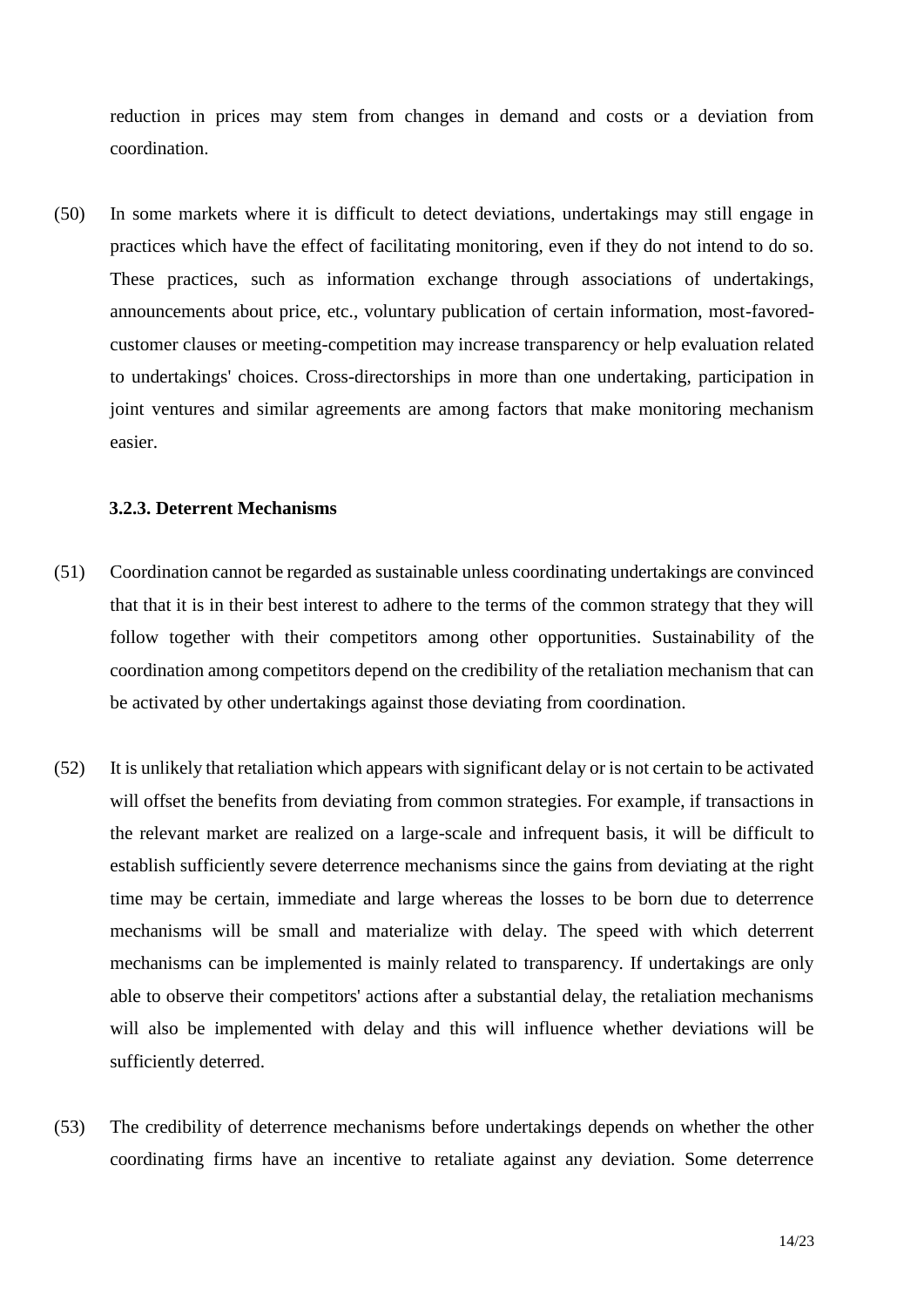mechanisms, such as punishing the undertaking that deviates from the common strategy by temporarily engaging in a price war with it or increasing output significantly, cause short-term economic losses for the retaliating undertakings. This may not remove the incentive to retaliate since short-term losses may be smaller than the benefits to be gained in the long term as a result of returning to coordination due to retaliating.

(54) Retaliation does not have to take place in the same market as the deviation. When coordinating undertakings have commercial interaction in other markets, it will be possible to apply various methods of retaliation. Retaliation could take many forms, including cancellation of joint ventures or other forms of cooperation or selling of shares in jointly owned companies.

#### **3.2.4. Reactions of Outsiders**

- (55) The success of the coordination depends on the condition that the reactions of non-coordinating undertakings and potential competitors, as well as customers, do not jeopardize the outcome expected from the coordination. For example, if coordination aims at reducing overall capacity in the market, consumers will be hurt only if non-coordinating firms are unable or have no incentive to respond to by sufficiently increasing their own capacity to prevent the ultimate decrease in total capacity, or at least to render the capacity decrease unprofitable.
- (56) The effects of entry to the relevant market and countervailing buyer power of customers on the sustainability of the coordination must be analyzed. For instance, a large buyer which meets a large amount of its requirements from one supplier or offers long-term contracts to its suppliers may make coordination unsustainable by tempting one of the coordinating firms to deviate from coordination and make huge gains.

#### **3.3. One of the Merging Parties is a Potential Competitor**

- (57) A merger between an undertaking already active in the relevant market and a potential competitor may have similar anti-competitive effects to a merger between two undertakings already active.
- (58) A merger with a potential competitor can generate horizontal anti-competitive effects, in the form of bilateral or coordinated effects if the potential competitor exercises significant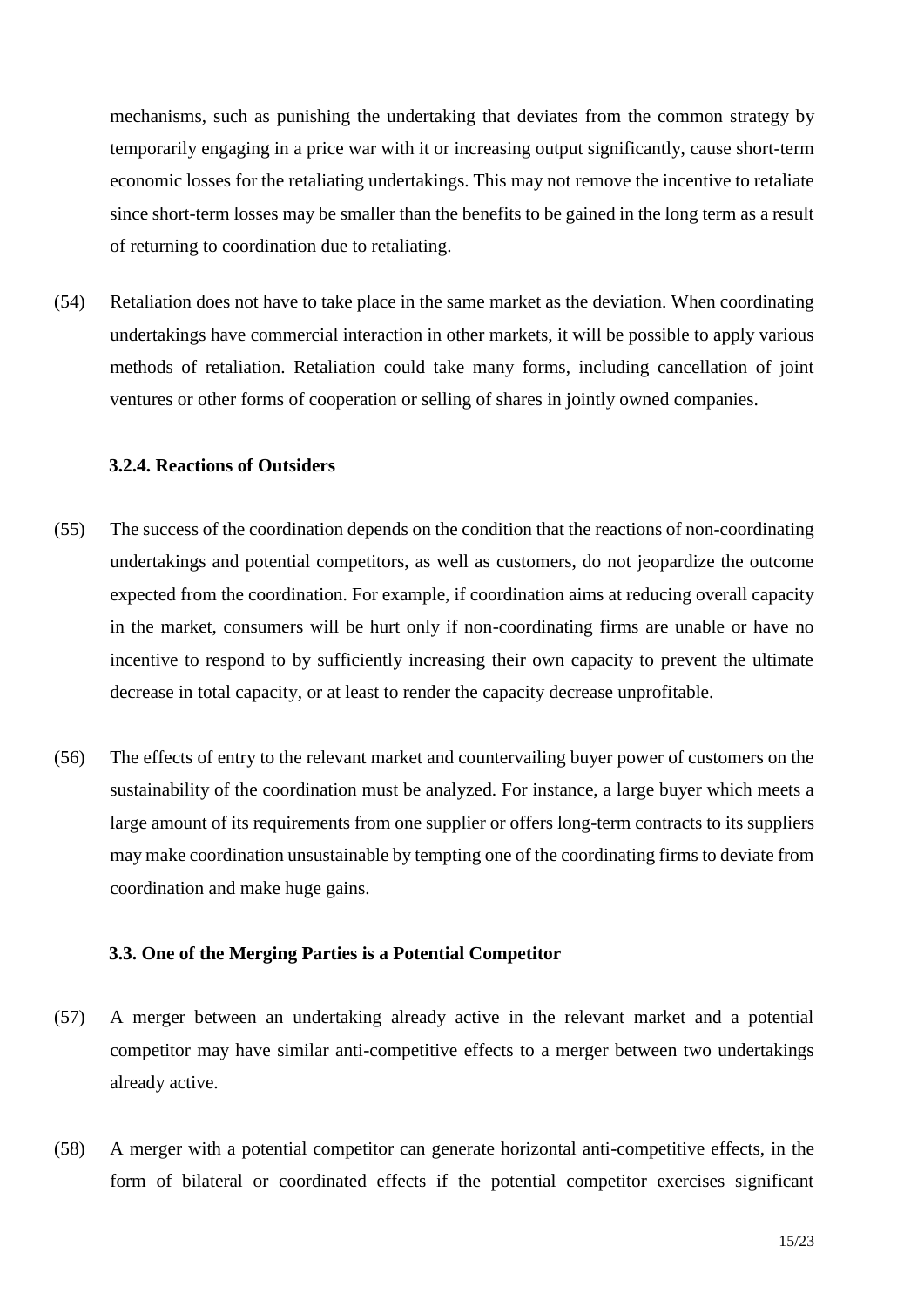competitive pressure on the undertakings already active in the market. This is the case if the potential competitor possesses assets which it can forward to the market without incurring significant sunk costs. Anti-competitive effects may also occur where one of the parties is very likely to incur the necessary sunk costs to enter the relevant market in a short period of time and this entry would exercise competitive pressure on the undertakings in the market.

(59) In order for a merger with a potential competitor to significantly impede competition by creating or strengthening a dominant position, two basic conditions must be fulfilled. First, the potential competitor must already be exerting a significant competitive pressure on market participants or there must be a significant likelihood that it will turn into an effective competitive force. The plans of the potential competitor to enter the relevant market in a short time are notable indicators in this sense. Second, there must not be a sufficient number of other potential competitors to maintain sufficient competitive pressure after the merger.

## **3.4. Mergers Creating or Strengthening Buyer Power in Upstream Markets**

- (60) To what extent a merger will create buyer power on suppliers in upstream markets at the same time is one of the important issues to be taken into account in the competitive analysis. A merger may significantly impede effective competition by creating or strengthening a dominant position by a buyer in the upstream (purchasing) market. The merged undertaking may reduce the quantity of inputs it purchases and obtain those inputs at lower prices. However, this will lead to a reduction in the level of output in the final product market, and thus harm consumer welfare. Such condition is more likely to arise when the upstream market is relatively fragmented in particular with respect to sellers. In case the merged undertaking limits the access of its competitors to inputs by using its buyer power, competition in the downstream markets may also be adversely affected.
- (61) On the other hand, an increase in the buyer power may be beneficial for competition. An increase in the buyer power may lower input costs without restricting competition in the downstream market. Consequently, prices may be lowered for the benefit of consumers.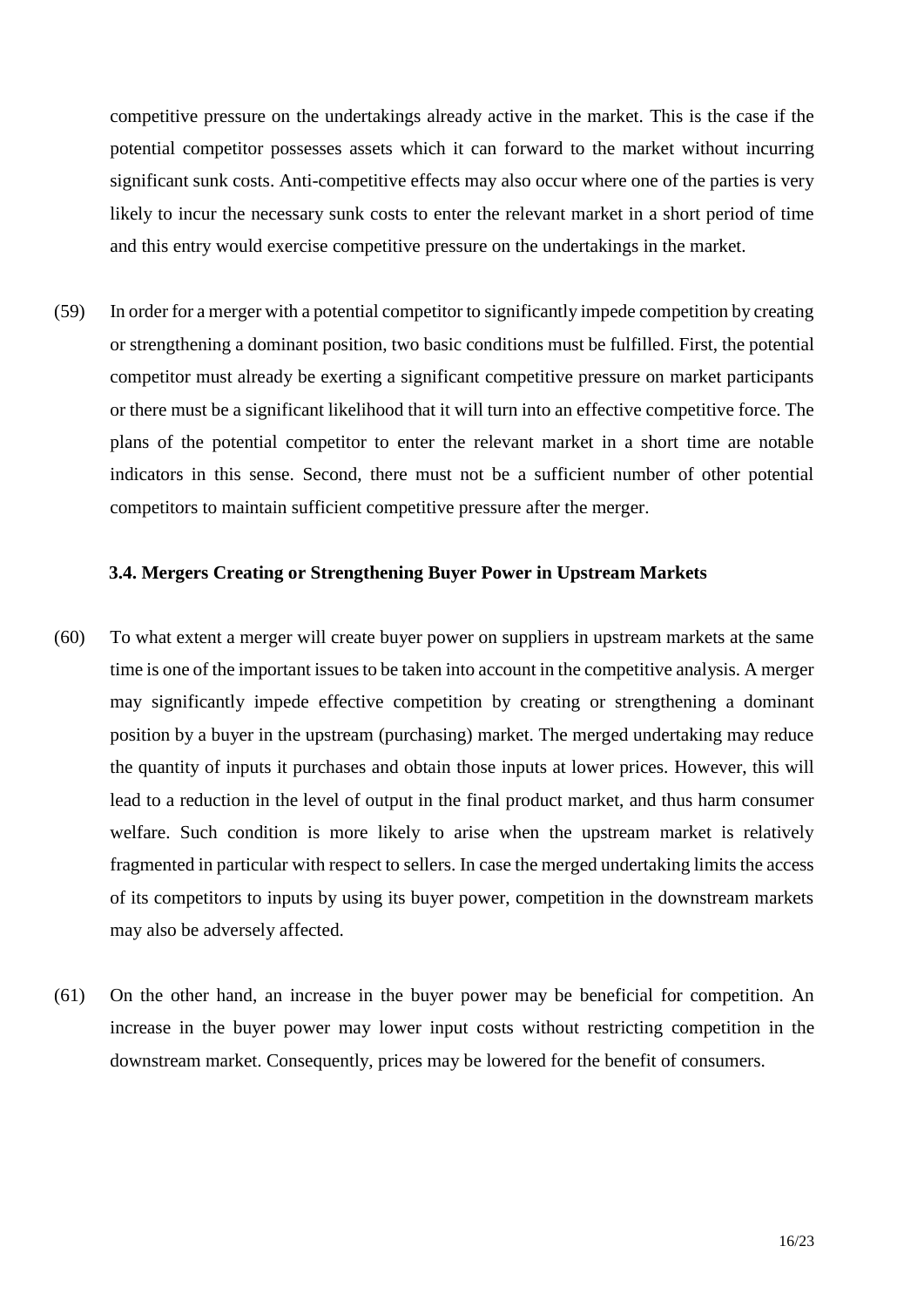## **4. COUNTERVAILING BUYER POWER**

- (62) Not only competitors but also customers may exert competitive pressure on a supplier. If the customers have significant buyer power, even undertakings with very high market shares will not be able to be in a dominant position. In other words, they will not have the power to determine economic parameters such as price, supply, production and distribution amounts by acting independently of their competitors. In this context, countervailing buyer power should be understood as the bargaining strength that they gain vis-à-vis the seller in commercial transactions due to their size, significance for the seller and ability to switch to alternative suppliers.
- (63) The Board will consider how customers will counter the increase in market power that a merger will create. Buyer power will be at issue if customers could threaten to resort to alternative suppliers within a reasonable time frame in case the supplier increases prices or lower the quality of products. This is the case where customers issue a threat to switch to other suppliers in a short time or to vertically integrate and be active in the upstream market or threaten to encourage new entries to supplier's market by switching large orders to another undertaking planning to enter the upstream market. Buyer power may be exercised by refusing or delaying the purchase of other products offered by the supplier.
- (64) Whether the customers have an incentive to use their buyer power may be important in some cases. For example, customers' desire to encourage a new entry by a supplier to the upstream market will diminish if lower input costs provided by such entry could also be reaped by their competitors in the downstream market.
- (65) It is not possible to indicate countervailing buyer power which offsets anti-competitive effects of a merger in case only a particular segment of customers with bargaining strength is shielded from significantly higher prices created by the merger. Moreover, it is necessary that the buyer power should exist not only prior to the merger but also after the merger since the buyer power of customers will be reduced afterwards, if a merger of two suppliers removes an important alternative source of supply.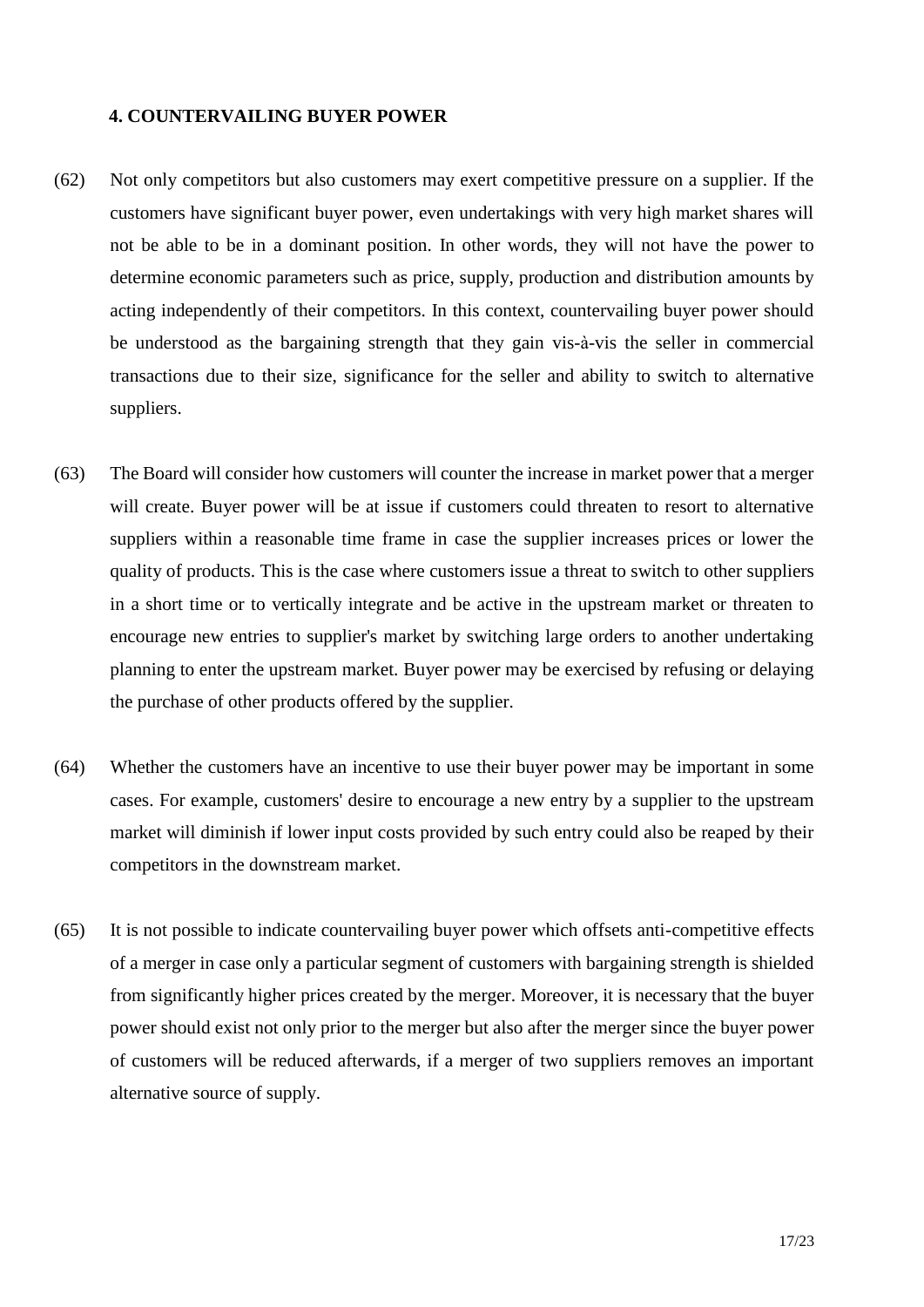#### **5. ENTRY**

(66) When entry to a market is sufficiently easy, the risk that mergers will produce anti-competitive effects will be low. Therefore, entry analysis is one of the important elements of the overall competitive assessment. For entries to exert sufficient competitive pressure on the merging parties, they must be likely, timely and sufficient.

#### **5.1. Likelihood of entries**

- (67) While assessing the competitive effects of mergers, the Board examines whether entry is likely or whether potential entries prevent anti-competitive behavior of the undertakings in the market. For entry to be likely, it must be sufficiently profitable taking into account the increase in the amount of sales created by the entry and the potential responses of the undertakings active in the market. Entry is not possible in cases where large-scale facilities need to be established for an economically profitable entry because such large-scale entries will repress the actual prices downwards. In addition, entry is more unlikely if the undertakings in the market offer longterm contracts to protect their market shares or giving price reductions to those customers that are the target of the entrant. When risks and costs to be incurred if the entry fails are high, the possibility of entry to those markets will be less likely.
- (68) Potential entrants may encounter entry barriers which determine entry risks and costs and thus determine the profitability of entry. Entry barriers are advantages that incumbent undertakings have over potential entrants and that stem from the characteristics of the market. In case entry barriers are low, new entries may prevent merging parties' anti-competitive behavior. On the contrary, when entry barriers are high, the merging undertakings' incentive to increase prices will not be prevented. Analyzing a market in terms of past entry and exit may provide important information about the size of entry barriers.
- (69) Entry barriers can take various forms:
	- (a) There may be legal entry barriers. For instance, a regulatory authority may restrict the number of licenses and thus the number of market participants. They may also take the form of tariff and non-tariff trade barriers.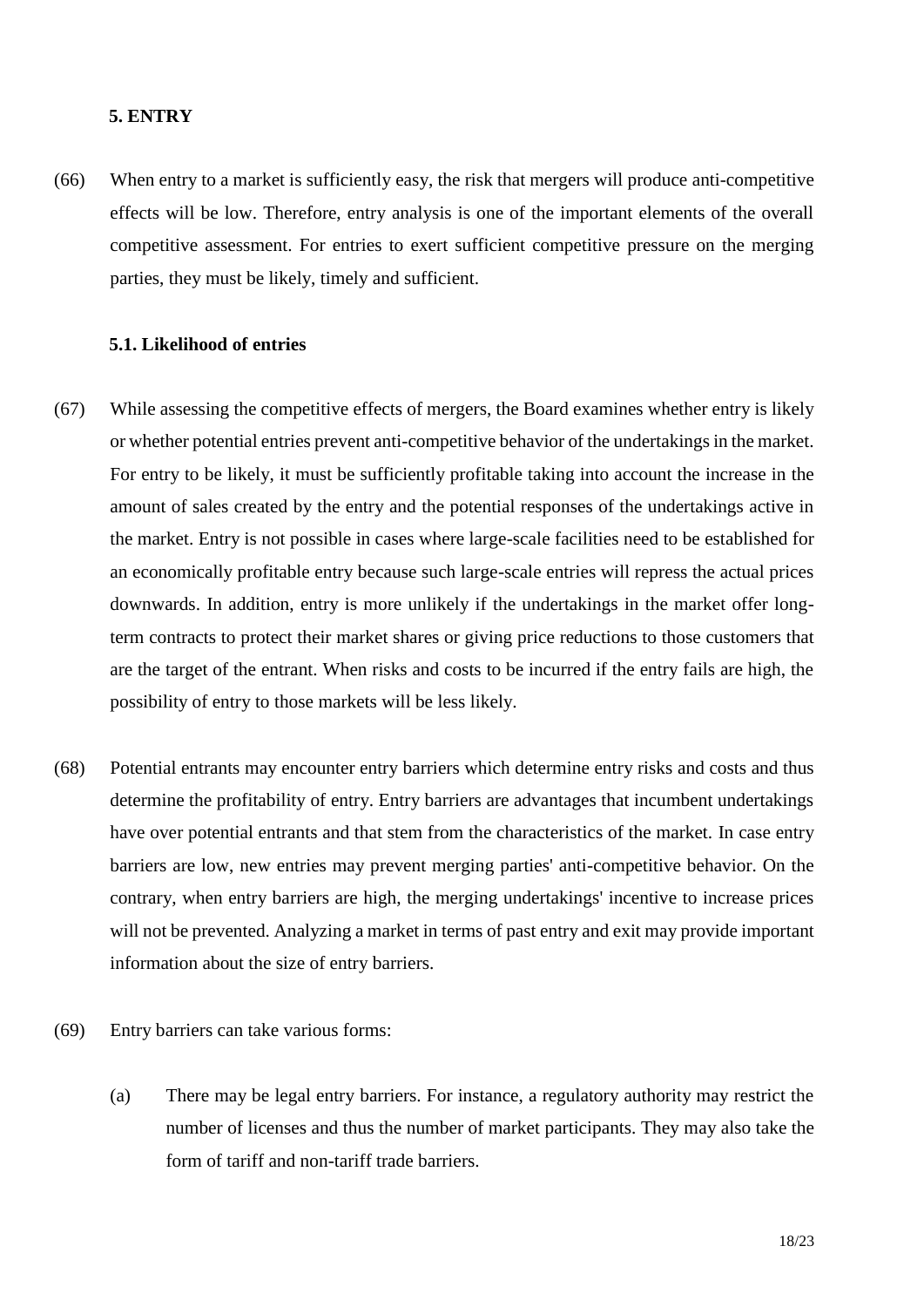- (b) Incumbent undertakings may enjoy technical advantages over new entrants by having essential facilities, natural resources, innovation and R&D or intellectual property rights. For instance, in certain industries, it might be difficult to access essential input materials or intellectual property rights or procedures may be protected. Economies of scale and scope, distribution and sales networks or restrictions to access to important technologies are other types of entry barriers.
- (c) The current position of an incumbent undertaking may also constitute an entry barrier. For instance it will not be easy to enter markets where experience and reputation is important, both of which are difficult to obtain for an entrant. In this context, factors such as consumer loyalty to a particular brand, the close relationships between actual suppliers and customers, the importance of promotion and advertising and other issues that may affect an undertaking's reputation may be taken into account. Entry barriers may arise where the incumbent undertakings are able to put large excess capacity into use or where customers have to incur significant costs if they switch to a new supplier.
- (70) When assessing whether or not entry would be profitable, possible changes to the market are taken into account. Entry to a market that is likely to grow in the future is more likely to be profitable than entry to a market that has a potential to decline. Unless the entrant can obtain a sufficiently large market share, scale economies or network effects may prevent new entries from being sufficiently profitable.
- (71) If the equipment and technologies used by undertakings active on other markets can easily be used in the market where the merger concerned takes place, entry will be easy as the sunk costs will be low.

## **5.2. Timeliness of Entries**

(72) The Board examines whether entry is sufficiently rapid to prevent the exercise of market power in an anti-competitive way. Whether an entry is rapid depends on the characteristics and dynamics of the market, as well as on the specific capabilities of a potential entrant. However, the entry is considered timely if it normally occurs within two years.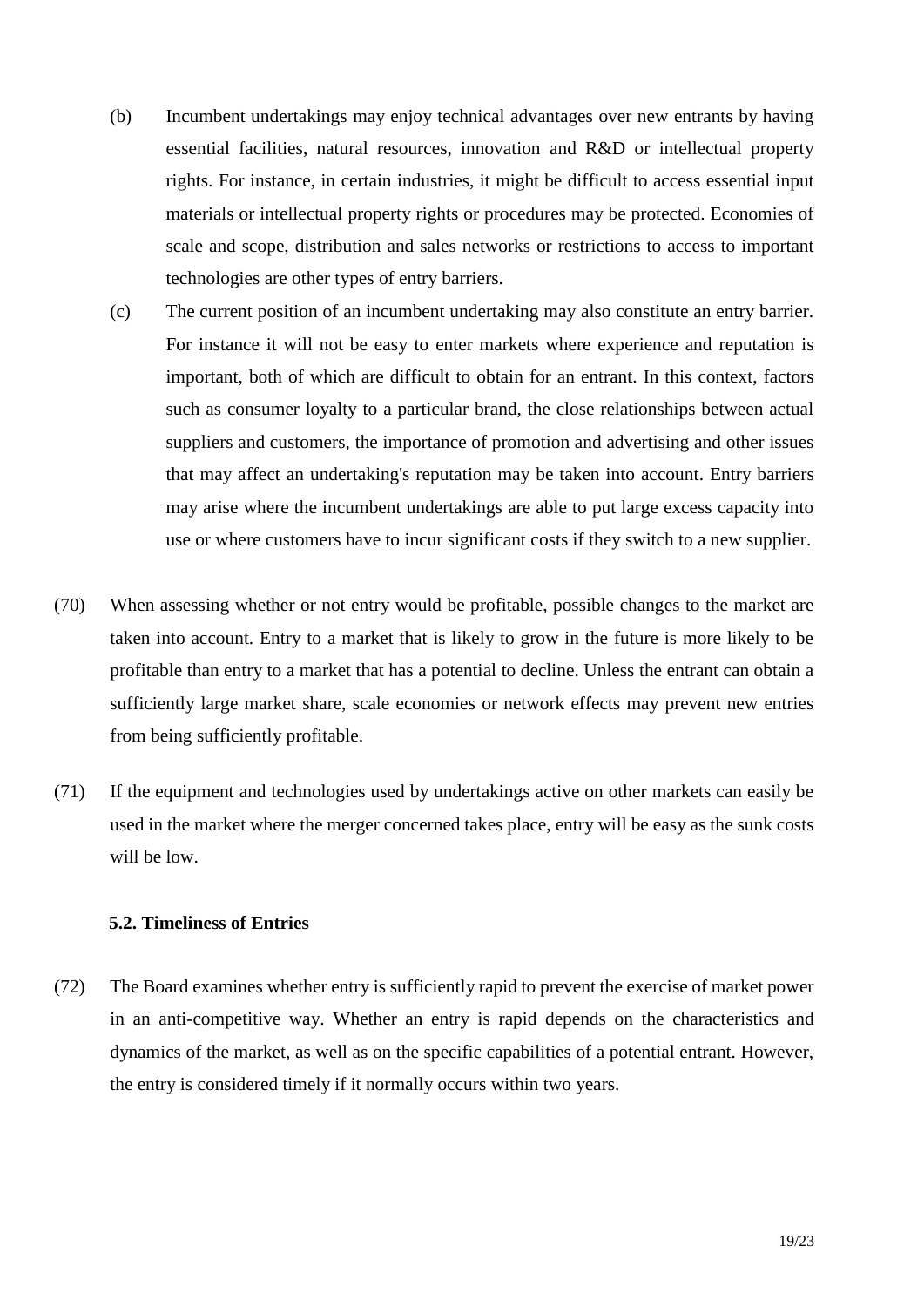## **5.3. Sufficiency of Entries**

(73) An entry must have the sufficient power and scope to eliminate the anti-competitive effects of the merger. For instance, a small-scale entry to a narrow segment of the market will not be sufficient to eliminate the anti-competitive effects of the merger.

#### **6. EFFICIENCIES**

- (74) Mergers may be a requirement of competition and there is a possibility that competition will increase as a result of such transactions. Efficiency gains brought about by a merger may counteract its harm on competition and consumers. The Board performs an overall assessment when examining a merger and take into consideration technical and economic developments which benefit consumers and which do not harm competition.
- (75) The Board considers efficiency claims by the parties in its competitive assessment and authorizes the merger if it finds them realistic. This is the case if the new undertaking created after the merger has an incentive to act more competitively for the benefit of consumers.
- (76) In order for a merger to be authorized by considering efficiency gains, the efficiencies to be gained have to benefit consumers, be specific to the merger under examination and be verifiable.

#### **6.1. Benefit to Consumers**

- (77) The main criterion in assessing efficiency gain claims is that consumers will not be in worse conditions as a result of the merger compared to pre-merger situation. In order to meet that criterion, efficiencies should be substantial, timely and should benefit consumers in markets where competition concerns exist.
- (78) Mergers may provide efficiency gains that can lead to benefits for consumers, especially lower prices. For example, cost advantages in production or distribution may give the merged undertaking the opportunity to charge lower prices from consumers. Mergers that lead to reductions in variable or marginal costs meet more easily the criterion of benefiting consumers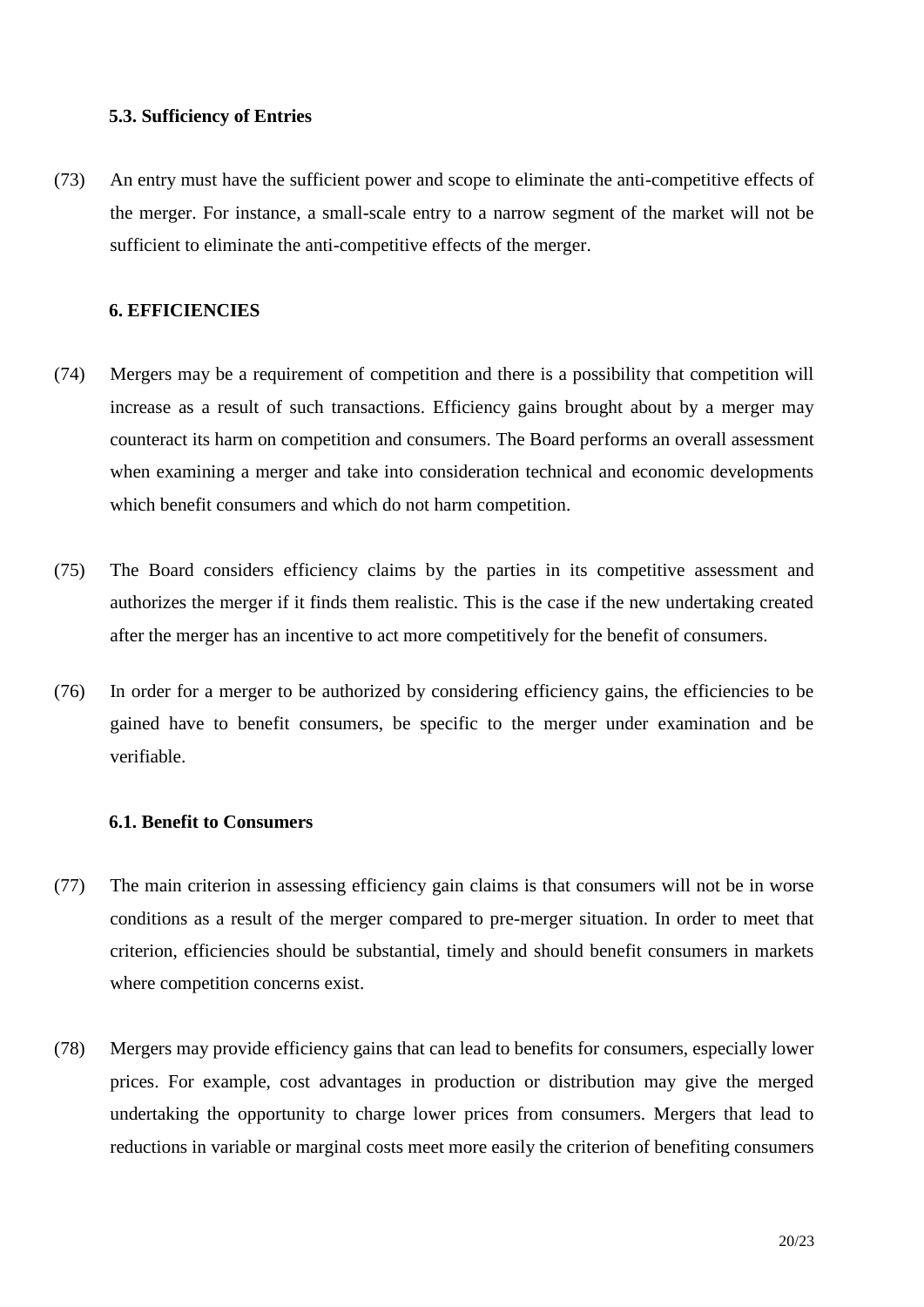than those that lead to reductions in fixed costs. Cost reductions resulting from anti-competitive reductions in output in the market cannot meet that criterion.

- (79) Consumers may also benefit from new or improved products or services launched by means of efficiency gains in the sphere of R&D and innovation. For instance it is likely that a joint venture company set up in order to develop a new product will meet the criterion of benefiting consumers.
- (80) Efficiency gains may have an effect that will reduce the risk of anti-competitive coordination between undertakings in the market. The new undertaking will have the opportunity to lower its prices and increase its sales amount thanks to the efficiency gains resulting from the merger, thus it will not find involving an anti-competitive act with other undertakings profitable.
- (81) The longer the time period in which efficiencies are materialized is, the less importance and weight the Board assigns to them. In other words, in order to be considered as a countervailing factor against anti-competitive effects, the efficiency gains should not take a long time to be realized.
- (82) Whether efficiency gains will be passed on to consumers depends on the degree of competitive pressure on the undertaking to be created as a result of the merger exerted by other undertakings active in the market or by new entries. The greater the negative effects on competition created by a merger are, the greater the efficiency gains that must be realized and passed on to consumers should be. Therefore, it is highly unlikely to provide, as a result of any merger, efficiency gains that are sufficient to countervail the anti-competitive effects of a merger leading to a monopoly or the acquisition of a market power approaching that of a monopoly.

## **6.2. Merger specificity**

(83) In order for efficiency gains to be considered as a countervailing factor against anti-competitive effects, they must be a direct consequence of the merger under examination and cannot be achieved by another, less anti-competitive transaction. It is for the parties of the merger under examination to prove in due time that there are no less anti-competitive concentrative transaction (for instance another merger) or non-concentrative transaction having the same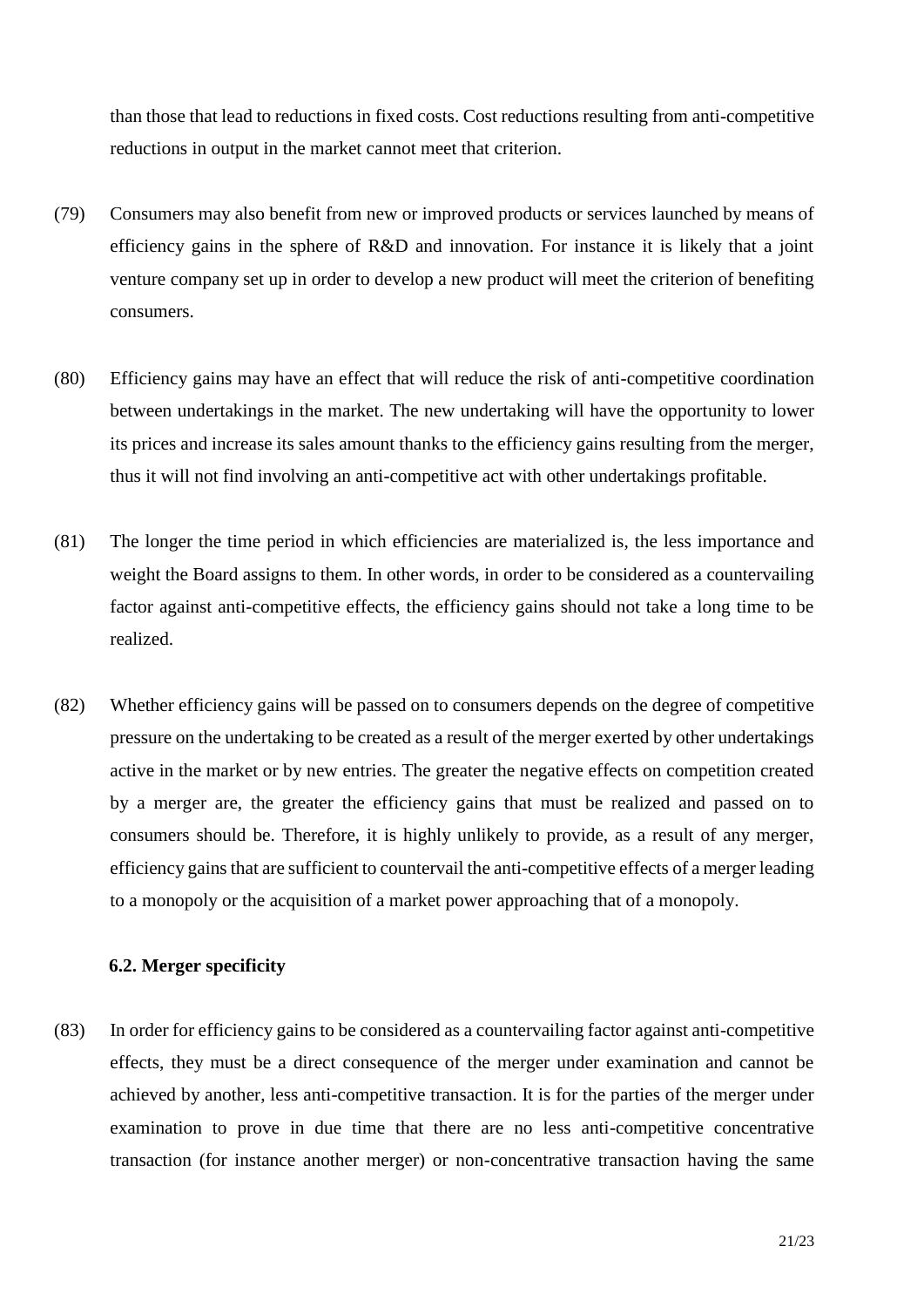characteristics (for instance a licensing agreement). The Board will only consider alternatives that are reasonably practical having regard to the realities of the market.

#### **6.3. Verifiability**

- (84) Efficiency gains have to be verifiable by the Board. In other words, the Board must be sufficiently convinced that the efficiency gains claimed will absolutely be materialized and be adequate in terms of scope to countervail anti-competitive effects. The more precise the efficiencies demonstrated by the parties concerning efficiency gain claims are, the more convinced the Board will be and thus include those points into its assessment. Therefore efficiency gains and likely benefits to consumers should therefore be demonstrated in a quantitative way as much as possible. When the necessary digital data are not available to demonstrate efficiency gains quantitatively, parties may make an estimation about the size of the efficiency gains. However, these estimations should be identifiable by the Board. The board will not take into account efficiency gain claims that are marginal, exaggerated and baseless.
- (85) Information showing whether efficiency gains that will enable the Board to authorize the merger is generally in the possession of the merging parties. Therefore the burden of proof to demonstrate that the claimed efficiencies are merger-specific and they benefit consumers is on merging parties.
- (86) Evidence supporting efficiency claims includes, in particular, internal documents that were prepared by the management before the merger, reports prepared for partners or financial markets or results regarding similar issues from past example cases.

## **7. FAILING FIRM DEFENSE**

(87) The Board may clear a merger that creates anti-competitive effects if one of the merging parties is a failing firm. The basic requirement is that the decrease in competition level in the market after the merger is not the result of the merger. In other words, if competition would be decreased in the absence of the merger at least as the same extent as when the merger is allowed, it means that this basic requirement is fulfilled.